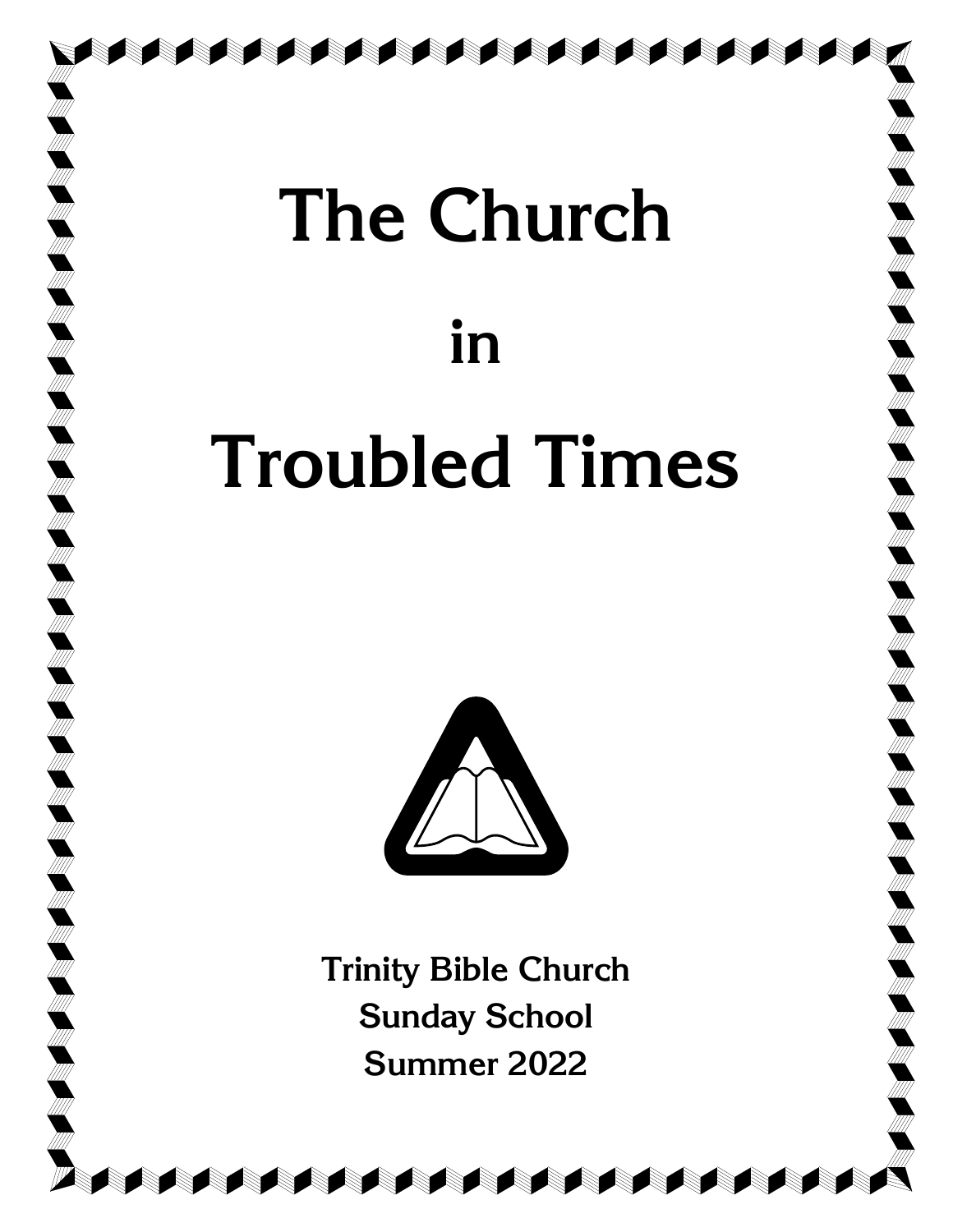## The Church in Troubled Times

*I will build My church; and the gates of Hades will not overpower it.*

Matthew 16:18b

Trinity Bible Church Sunday School Summer 2022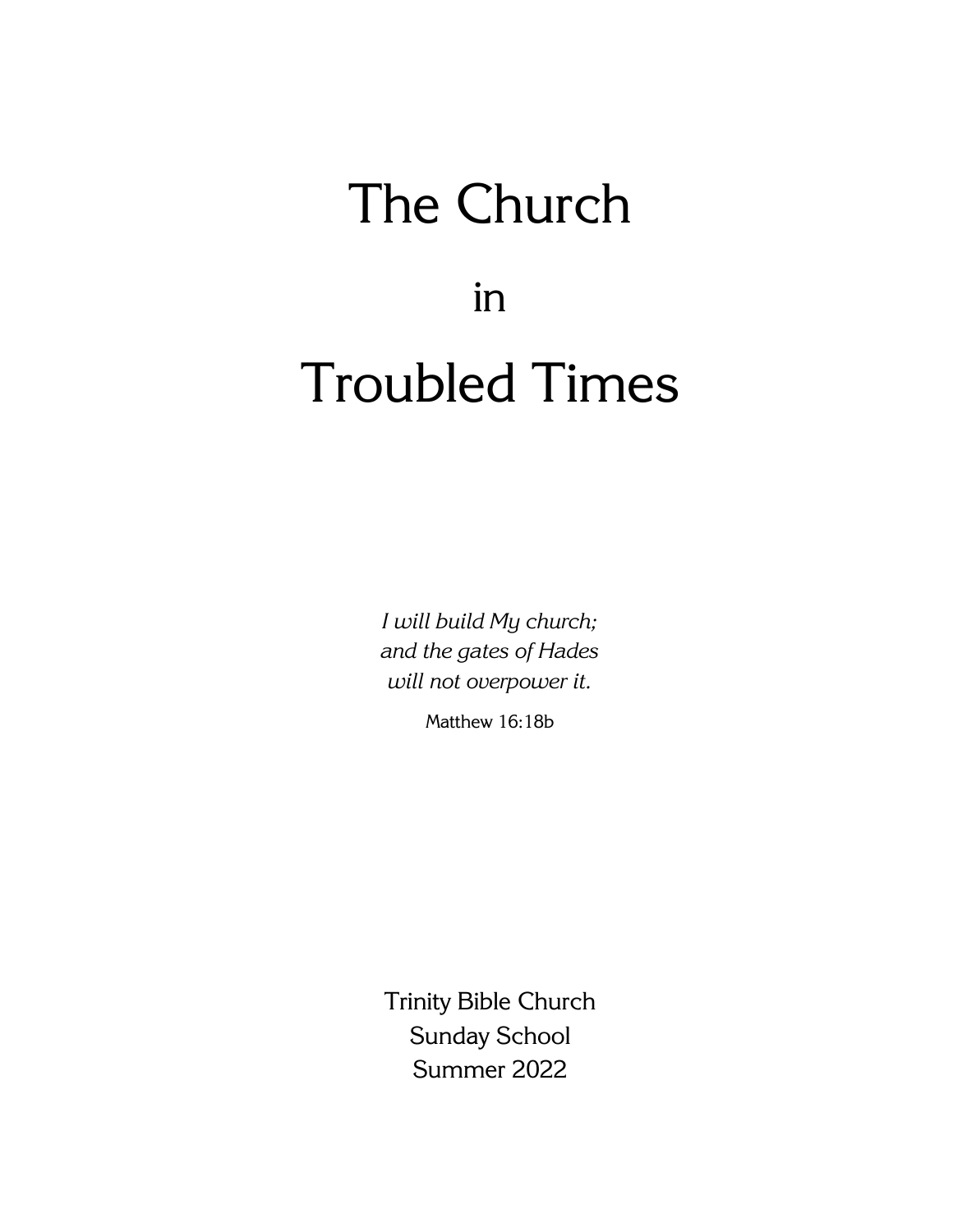## **Table of Contents**

| 2 Timothy 3:1-4:5                                                                                       |
|---------------------------------------------------------------------------------------------------------|
| Matthew 28:16-20; John 20:19-23; Acts 1:6-11                                                            |
| Matthew 16:13-20; Matthew 24:1-14; Ephesians 1:18-23                                                    |
| Galatians 6:10; Ephesians 1:22-23; 2:19-22; 5:23-32; 1 Timothy 5:1-2;<br>1 Peter 2:5; Revelation 19:7-8 |
| Revelation 1:9-20; Hebrews 10:24-25                                                                     |
| Matthew 28:18-20; Acts 2:37-42; 1 Corinthians 11:23-26                                                  |
| Acts 2:41-42, 46-47; 4:4; 5:14; 6:7; 16:5; Romans 16:1-2; 1 Corinthians 1:2;<br>1 Thessalonians 5:12-13 |
| Ephesians 4:1-6; Romans 12:9-13; 1 Corinthians 13:4-7                                                   |
| Matthew 18:15-20; 1 Corinthians 5; Titus 3:9-11                                                         |
| 1 Corinthians 12:4-11, 27-31; Ephesians 4:7-16; Romans 12:3-8;<br>1 Peter 4:10-11                       |
| Acts 14:23; 20:28-32; 1 Timothy 3:1-7; 5:17; Hebrews 13:17                                              |
| 1 Corinthians 2:1-5; 1 Thessalonians 2:13; 1 Timothy 4:11-16;<br>2 Timothy 3:16-4:2                     |
| Psalm 150; Ephesians 5:18-20; Colossians 3:16-17                                                        |
|                                                                                                         |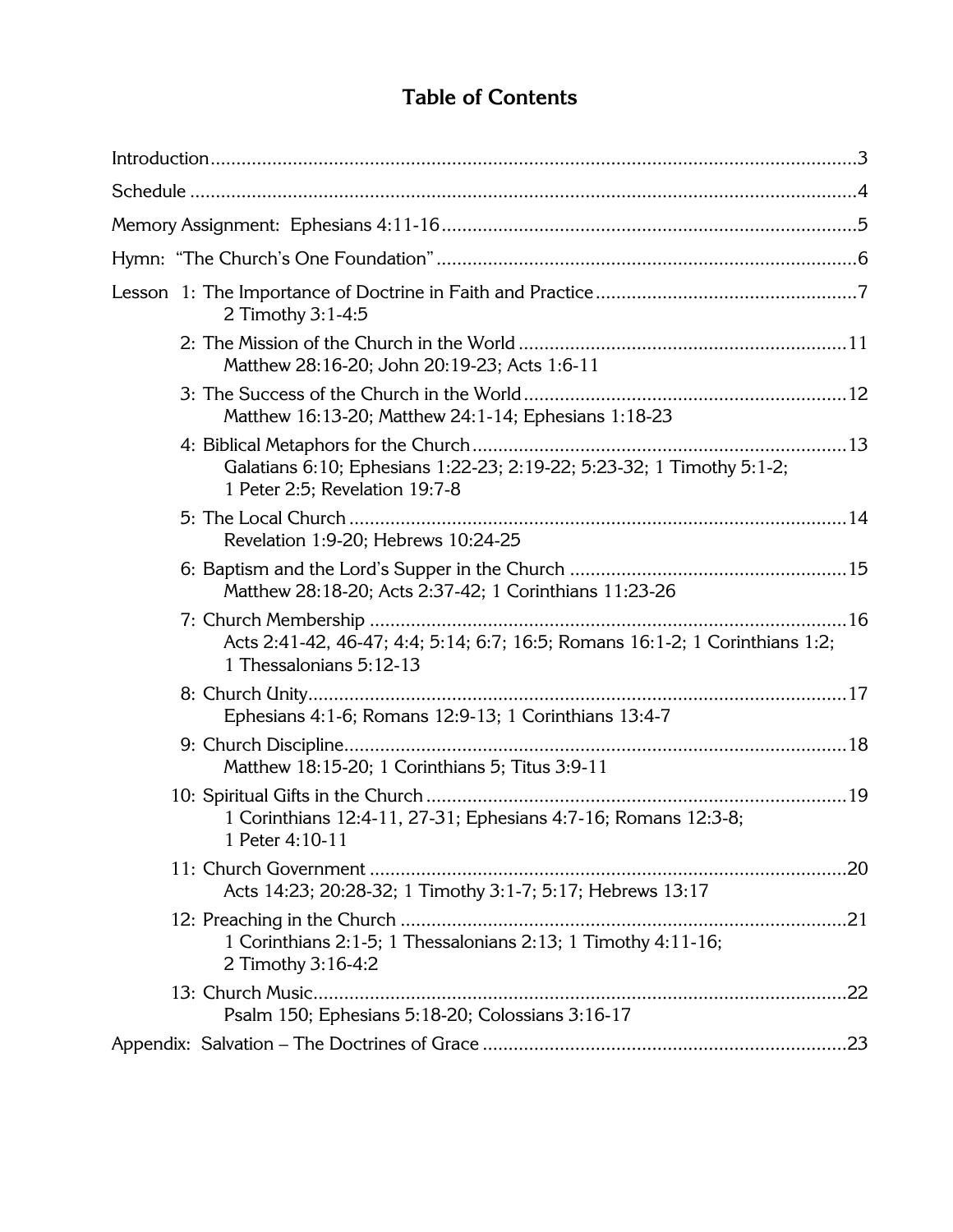#### **Introduction**

In his letter to the church at Corinth, the Apostle Paul mentions "the present distress" In his letter to the church at Corinth, the<br>Apostle Paul mentions "the present distress"<br>(1 Corinthians 7:26). We don't know what this<br>crisis in Corinth was but it was putting pressure crisis in Corinth was, but it was putting pressure on everyone. This crisis made it even more important for the Corinthian believers to understand the doctrine of the church and to put it into practice in their city.

The COVID-19 crisis has been a distress for Trinity Bible Church. This crisis makes it even more important for us to understand what the Bible says about the church, and to put it into practice in the Portland/Vancouver and surrounding area.

When troubled times come, the church should not expect simply to survive, exist, and remain in the world. Rather, the church stands, grows, learns, strives, fights, advances, and prevails in troubled times. This is what we should expect. This is because the church has a promise from Christ Himself: "I will build My church, and the gates of Hades will not overpower it" (Matthew 16:18), and: "Lo, I am with you always, even to the end of the age" (Matthew 28:20). God does not lie. He is faithful to perform what He has promised to us who believe. He is faithful to perform what He has promised to His church.

Jesus spoke these promises to the church in the hearing of disciples who had never seen a church, had never been to church in their lives, and had no idea what a church was. Yet it was these very men whom God used to lay the foundation for His church (Ephesians 2:20). We are as unlikely candidates for building the church as they were (1 Corinthians 1:26-31). Yet God has chosen us to continue what He began to build through them (John 15:16).

The Lord did not leave us, His disciples, without instructions for the church. The church is an institution that God created. Everything about the church is His idea and is important to Him. He loves the church, and so the church's structures, plans, characteristics, and mission are defined not by the word of men, but by the Word of God. Some of these God-ordained aspects of the church are touched on in this

booklet, including the church's mission, the ministry of the Word, corporate worship, the ordinances of communion and baptism, fellowship, outreach, spiritual gifts, church leadership, church music, and more.

These essential aspects of the church are revealed by God in His Word, not simply because these are the most useful or the most efficient ways to get things done. Rather, these aspects of the church are intended by God to reveal His own character to us and to the world around us. Oddly enough, even angelic watchers in an unseen realm learn about God's character by observing the church (1 Corinthians 14:33; Ephesians 3:10). For this reason, one question that will be asked in the booklet is about what each aspect of the church teaches about the character of God.

However, a church can have all the right forms, even according to Scripture, and yet lack love. Such a church is nothing and has nothing. The Apostle Paul wrote to the church in Corinth: "If I have the gift of prophecy, and know all mysteries and all knowledge; and if I have all faith, so as to remove mountains, but do not have love, I am nothing" (1 Corinthians 13:2). We must grow in love as we hold fast in faith to the Head of the church, the Lord of love, alive from the dead, Who loves us and released us from our sins by His blood—the Lord Jesus Christ Himself.

In the church, each person is a minister. Each person is a necessary part. Each person has an essential function in the building of the church. The church is alive in vital union with the living Christ through the Holy Spirit. So it is important for each member of the church not only to know what the Bible teaches about the church, but also to grow in putting it into practice. For this reason, one question that will be asked in the booklet is about how you can grow in putting each aspect of the church into practice in your life. This question is not about how others around you might grow, but only about how you yourself might grow.

In this troubled time, may the Lord bless Trinity Bible Church in Jesus' name. Amen.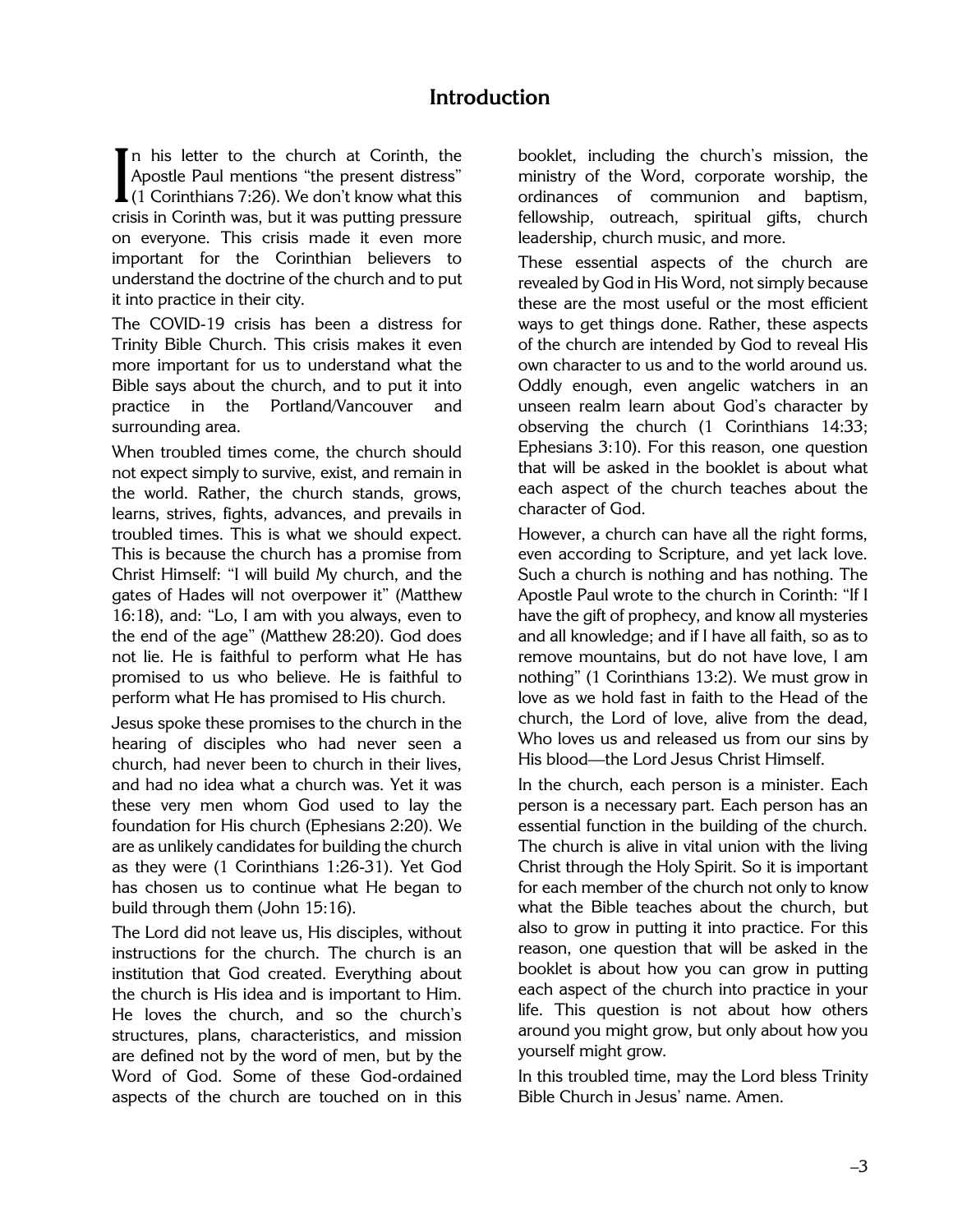### **Schedule**

| June 5    | Lesson | 1: The Importance of Doctrine in Faith and Practice<br>2 Timothy 3:1-4:5                                                                        |
|-----------|--------|-------------------------------------------------------------------------------------------------------------------------------------------------|
| June 12   | Lesson | 2: The Mission of the Church in the World<br>Matthew 28:16-20; John 20:19-23; Acts 1:6-11                                                       |
| June 19   | Lesson | 3: The Success of the Church in the World<br>Matthew 16:13-20; Matthew 24:1-14; Ephesians 1:18-23                                               |
| June 26   | Lesson | 4: Biblical Metaphors for the Church<br>Galatians 6:10; Ephesians 1:22-23; 2:19-22; 5:23-32;<br>1 Timothy 5:1-2; 1 Peter 2:5; Revelation 19:7-8 |
| July 3    |        | Lesson 5: The Local Church<br>Revelation 1:9-20; Hebrews 10:24-25                                                                               |
| July 10   | Lesson | 6: Baptism and the Lord's Supper in the Church<br>Matthew 28:18-20; Acts 2:37-42; 1 Corinthians 11:23-26                                        |
| July 17   | Lesson | 7: Church Membership<br>Acts 2:41-42, 46-47; 4:4; 5:14; 6:7; 16:5; Romans 16:1-2;<br>1 Corinthians 1:2; 1 Thessalonians 5:12-13                 |
| July 24   | Lesson | 8: Church Unity<br>Ephesians 4:1-6; Romans 12:9-13; 1 Corinthians 13:4-7                                                                        |
| July 31   | Lesson | 9: Church Discipline<br>Matthew 18:15-20; 1 Corinthians 5; Titus 3:9-11                                                                         |
| August 7  |        | Lesson 10: Spiritual Gifts in the Church<br>1 Corinthians 12:4-11, 27-31; Ephesians 4:7-16;<br>Romans 12:3-8; 1 Peter 4:10-11                   |
| August 14 |        | Lesson 11: Church Government<br>Acts 14:23; 20:28-32; 1 Timothy 3:1-7; 5:17; Hebrews 13:17                                                      |
| August 21 |        | Lesson 12: Preaching in the Church<br>1 Corinthians 2:1-5; 1 Thessalonians 2:13;<br>1 Timothy 4:11-16; 2 Timothy 3:16-4:2                       |
| August 28 |        | Lesson 13: Church Music<br>Psalm 150; Ephesians 5:18-20; Colossians 3:16-17                                                                     |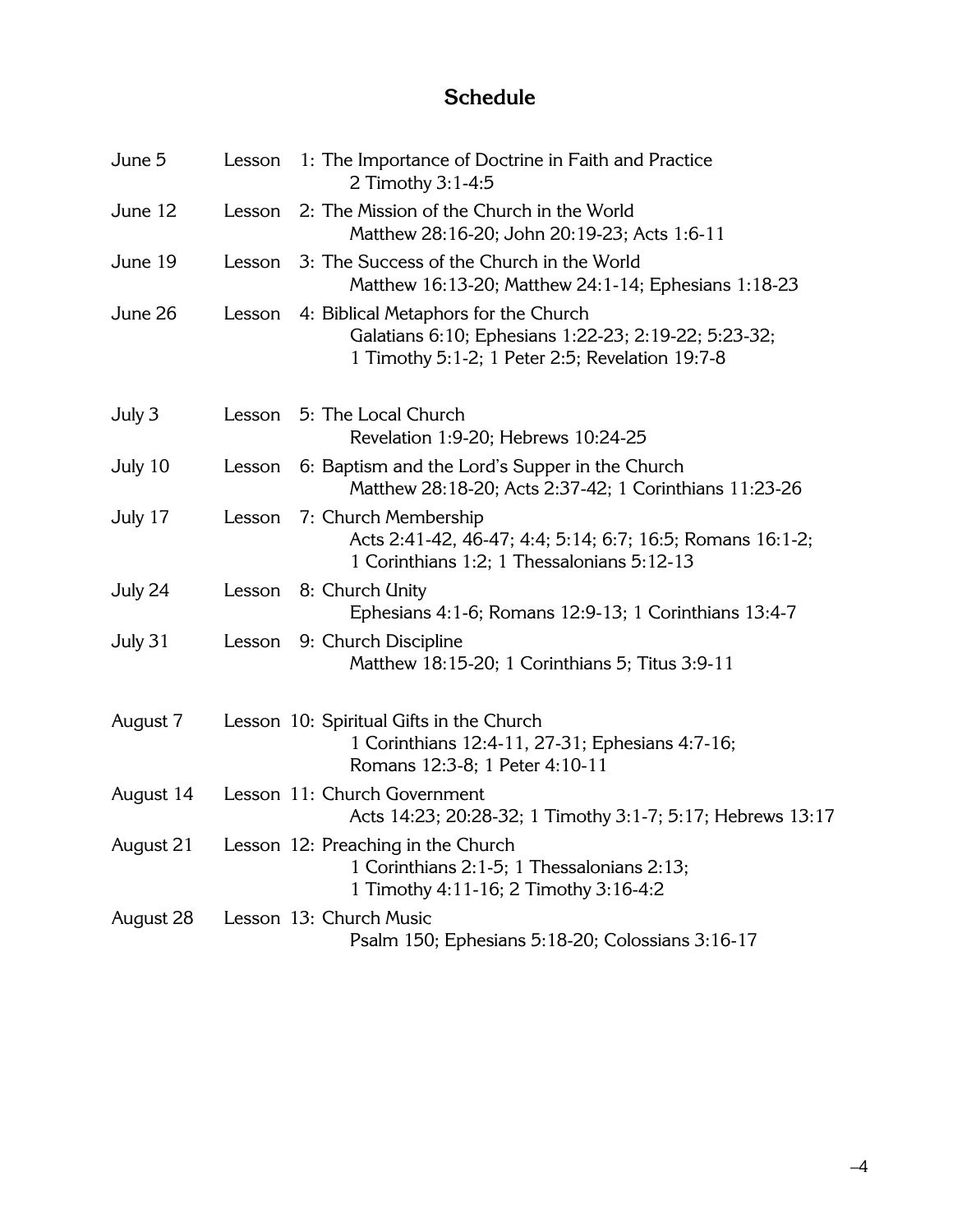#### **Memory Assignment**

#### **Ephesians 4:11-16**

- $11$  And he gave some, apostles; and some, prophets; and some, evangelists; and some, pastors and teachers;
- $12$  For the perfecting of the saints, for the work of the ministry, for the edifying of the body of Christ:
- $13$  Till we all come in the unity of the faith, and of the knowledge of the Son of God, unto a perfect man, unto the measure of the stature of the fulness of Christ:
- $14$  That we henceforth be no more children, tossed to and fro, and carried about with every wind of doctrine, by the sleight of men, and cunning craftiness, whereby they lie in wait to deceive;
- $15$  But speaking the truth in love, may grow up into him in all things, which is the head, even Christ:
- <sup>16</sup> From whom the whole body fitly joined together and compacted by that which every joint supplieth, according to the effectual working in the measure of every part, maketh increase of the body unto the edifying of itself in love.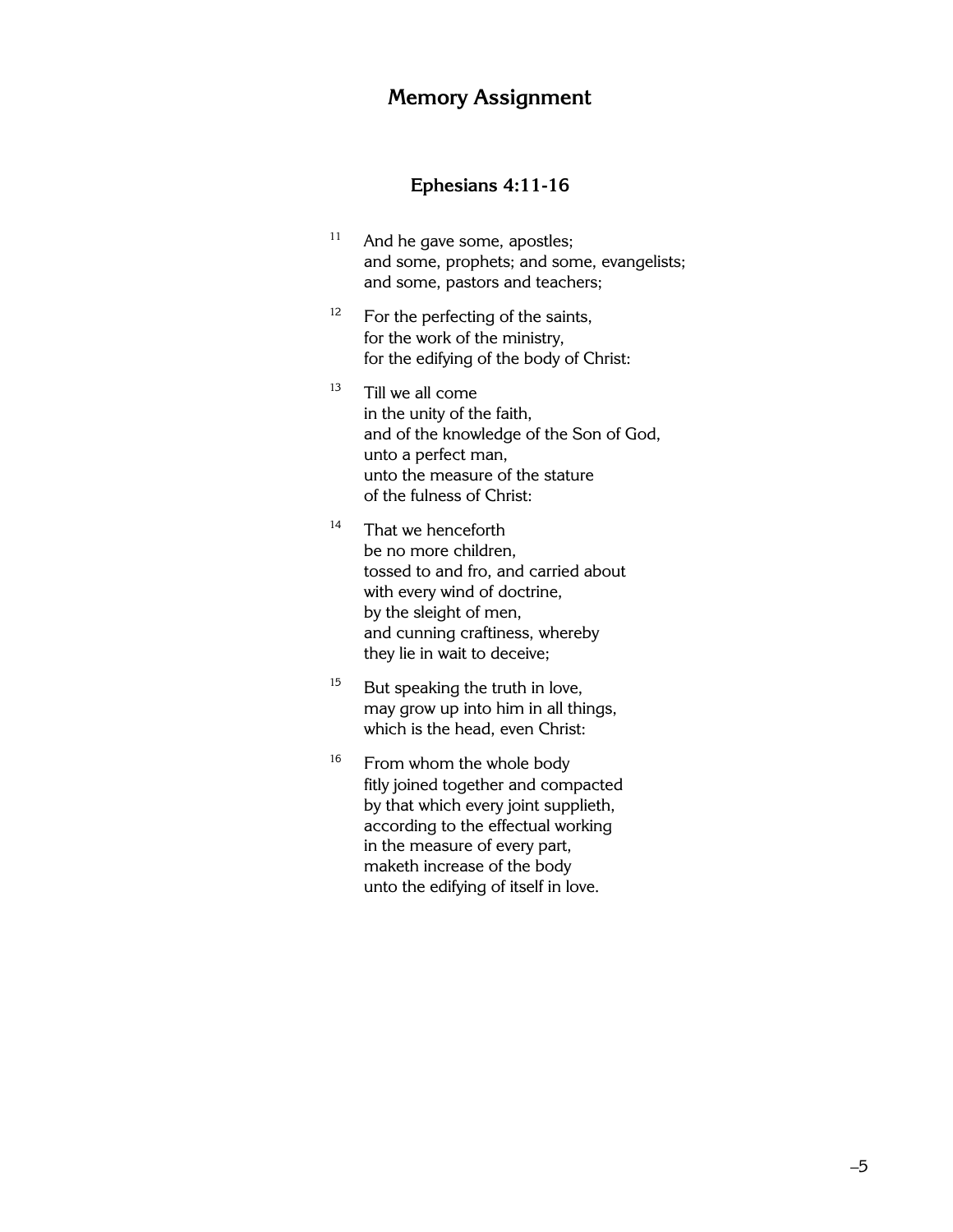## **The Church's One Foundation**

Samuel J. Stone, 1866

Samuel S. Wesley, 1864

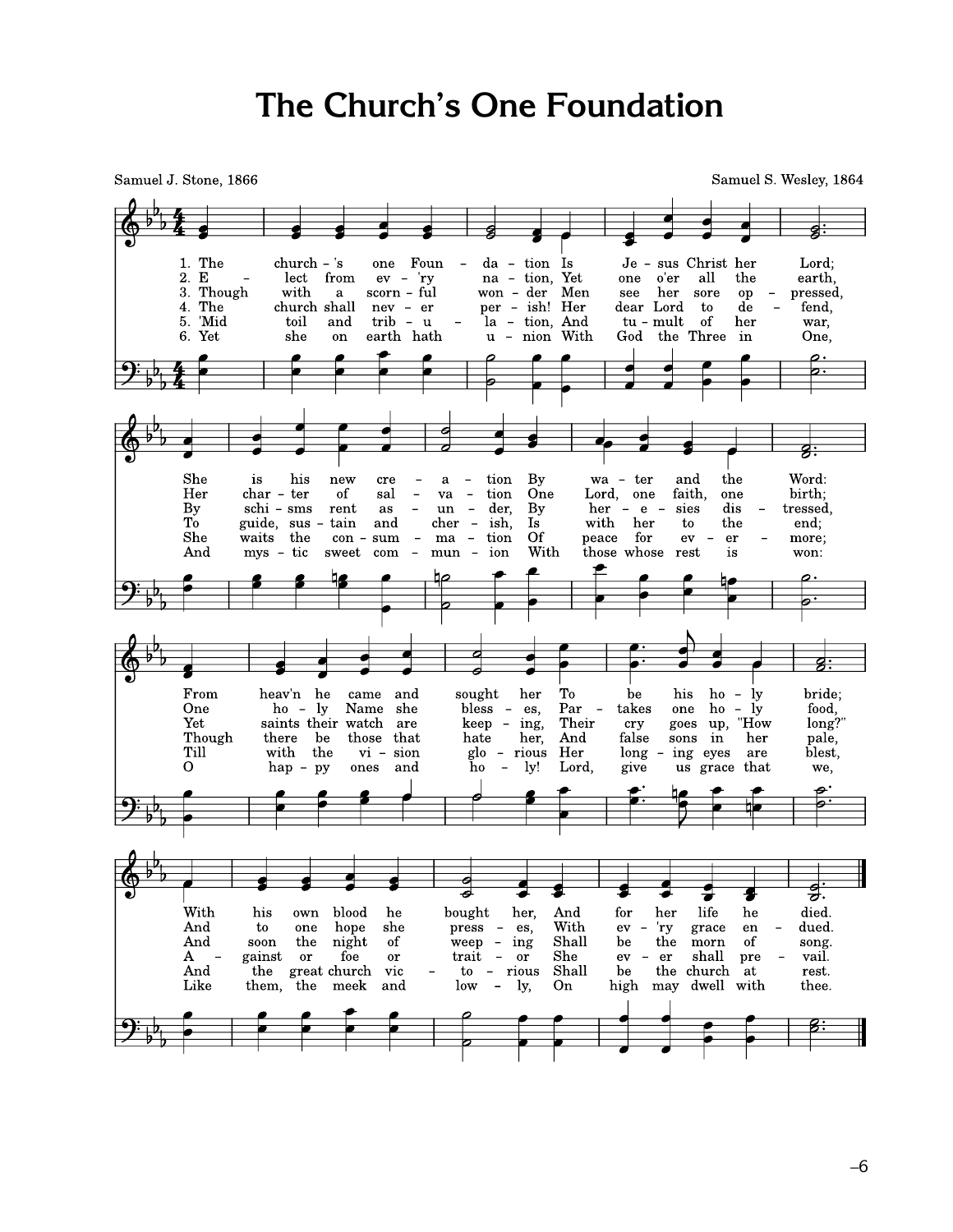#### **Lesson 1: The Importance of Doctrine in Faith and Practice**

#### **Notes on Lesson 1**

#### I. A BRIEF HISTORY OF THE BACKGROUND OF TRINITY BIBLE CHURCH.

- A. Central Bible Church. For twenty-three years, Pastor L. Dwight Custis was on the staff of Central Bible Church here in Portland–ten years as Assistant Pastor of the church, and thirteen years as pastor. While many of the people who now make up Trinity Bible Church formerly attended Central Bible Church in Portland, we believe that, under the leading of the Lord, Trinity Bible Church was established by the Lord for the purposes which are emphasized in what follows. We have no desire to dwell upon the past except to emphasize that there were specific reasons for the establishing of a new church in Portland. We believe that to have a clear understanding of the origin of our work will, under God's blessing, help us to maintain the distinct character of Trinity Bible Church.
- B. The issues which led to Pastor Dwight's resignation.
	- 1. Practical: the pastor's opposition to the contemporary trends in churches today, especially in music, but also in methods of ministry. This was considered by many to be hindering the growth of the church.
	- 2. Doctrinal: the pastor's teaching of The Doctrines of Grace. Notes on these doctrines are included beginning on page 23 for your own personal study.
- C. The Division: On Sunday morning of January 18, 1981 the pastor preached his final message at Central Bible Church.
- II. THE DEVELOPMENT OF TRINITY BIBLE CHURCH FROM JANUARY 24, 1981 TO THE PRESENT.
	- A. The Beginning: At the time of the pastor's resignation from Central Bible Church, there were no plans for the formation of a new church. But people who on their own had decided to leave Central Bible began to call one another to find out what others who were leaving were going to do. And so Trinity Bible Church was not pre-planned, but spontaneous under the moving of the Holy Spirit. A men's prayer meeting was called for Saturday, January 24, 1981. Our first Sunday meeting was at the Gresham Armory, January 25, 1981.
	- B. Our Meeting Places: The Gresham Armory, David Douglas High School, Centennial High School, three Parkrose Schools–Thompson, Sacramento, and Knott Elementary Schools, and now the PDX South Shore Campus.
	- C. The Development of the Work: Much prayer and searching of the Scriptures went into the planning of Trinity Bible Church. For many weeks the men met faithfully to seek the Lord's leading for our work. We wanted even our name to indicate the nature of our work. And so we chose the name, Trinity Bible Church. We believe in the Trinity–God the Father, God the Son, and God the Holy Spirit, all co-equal in Deity. The Bible is the foundation of all that we believe, and our guidance as to what the Lord wants us to be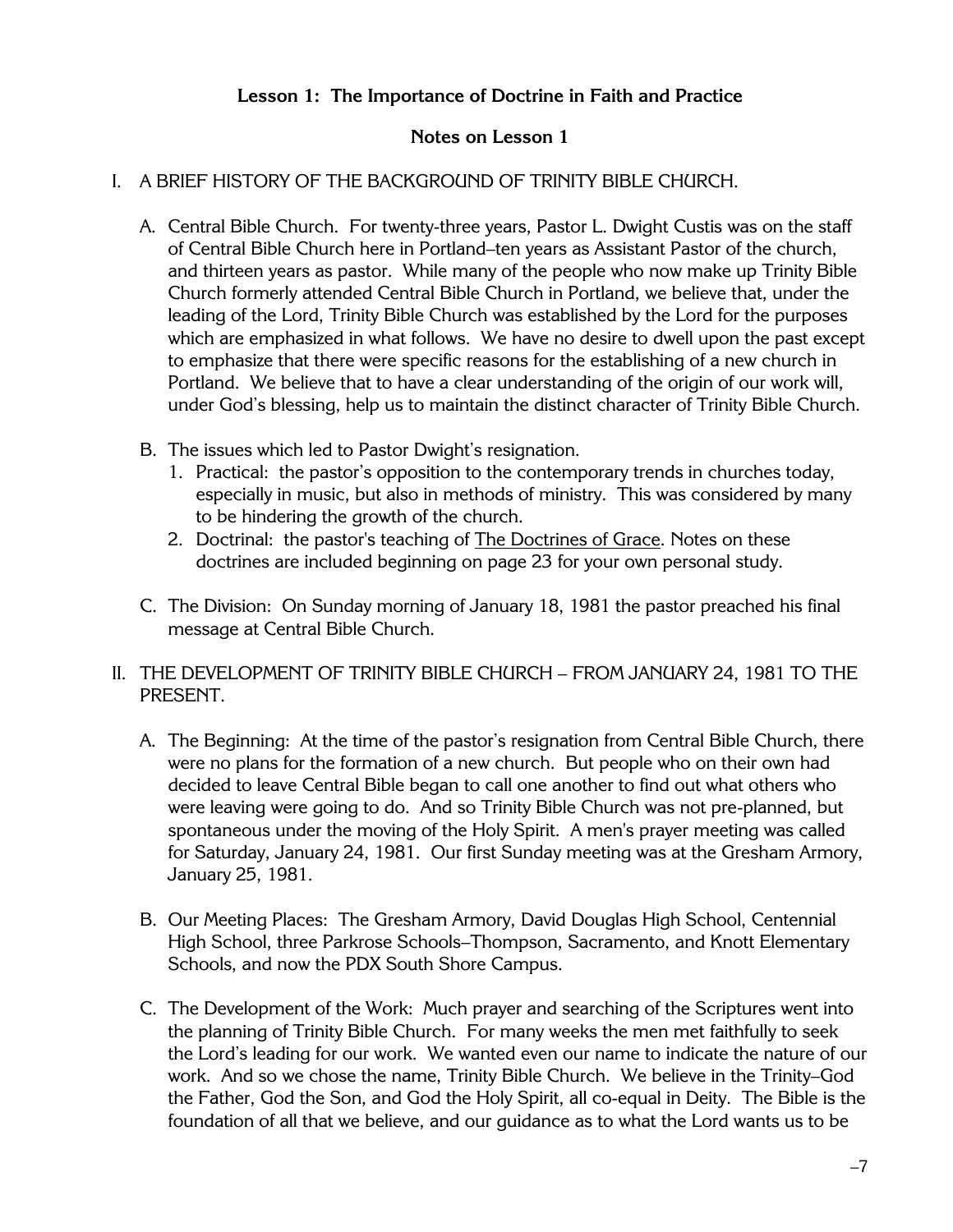and how we are to live. We are a Church, dedicated to the glory of God, seeking to edify believers through the teaching of the Word, and ministering the Gospel of Jesus Christ at home and around the world as the Lord leads us.

It was our conviction from the very first that the ministry of the church should be Godcentered, not man-centered, and that it should be our primary purpose to please God, not people. We believe that, if God is glorified, the people who attend our services will receive true spiritual blessing. We believe that the trend in many churches today is to have programs that will please and attract people instead of seeking to glorify God. When God is glorified, we believe people will be blessed.

Furthermore, we believe that the only way we can know that we are glorifying God is to make sure that our lives are pleasing to the Lord, and that we are conducting the work according to the teaching of the Bible, which we believe to be the very Word of God.

From the beginning, our church has also emphasized the importance of the leadership of men, not only in the church, but also in the home.

- 1. The leadership of Trinity Bible Church: We believe that the New Testament teaches that the local church is to be under the direction of elders and deacons. Our pastor is one of the elders.
- 2. Our services: The Scriptures teach that we are not to forsake the assembling of ourselves together, and so we have regular meetings every Sunday, morning and evening, plus a meeting on Wednesday night for Bible study and prayer. The main emphasis in all of our meetings is upon the exposition of Scripture.
- 3. Music: We believe that God is glorified in the singing of the great hymns of the Church, and we avoid contemporary music which is patterned after the world's music.
- 4. Money: We believe that the Lord's work should be supported by the Lord's people, and that each one should give as the Lord prospers us and leads us to give. No one is ever asked to pledge money to the church, nor are offerings taken in our services. An offering box is provided for the convenience of those who desire to give. Our Church Treasurer keeps accurate records of all gifts which are identified.
- 5. Evangelism and Missions: We believe that it is God's will that those who believe in Christ should participate in the spread of the Gospel at home and to the whole world. Thus, it is both a personal responsibility for every believer as well as the responsibility of the local church. We believe that the methods employed in evangelism and missions should reflect the teaching of the Scripture regarding the spread of the Gospel to the world.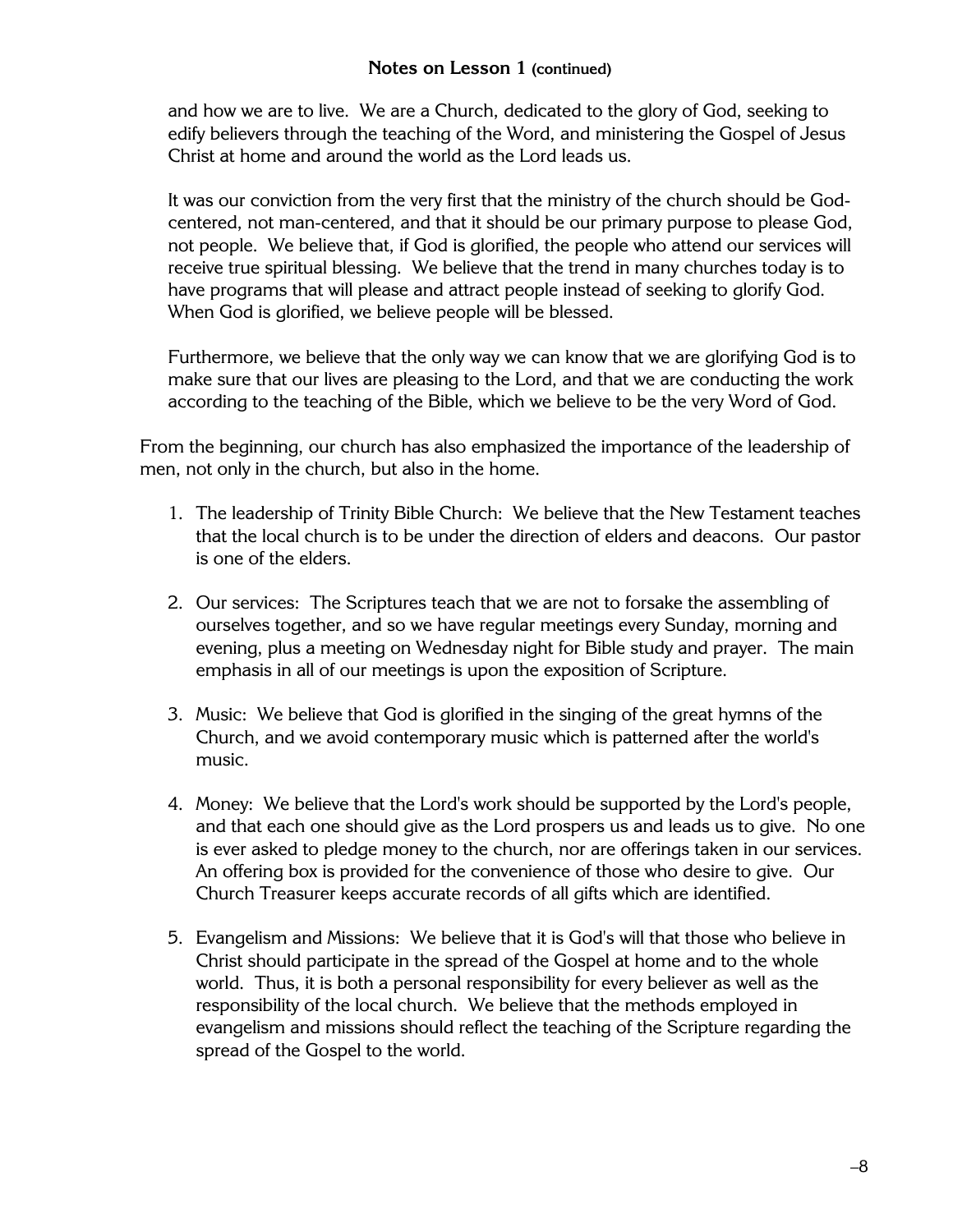#### **Notes on Lesson 1 (continued)**

- 6. Special ministries: We broadcast regularly over KPDQ-FM at 4 p.m. each Sunday. A Bible Class is taught by the pastor each Tuesday morning during the school year. We also regularly have a Spring Bible Conference and a summer Family Camp.
- 7. The Ordinances of the church: We believe the Scriptures teach that there are two ordinances of the church: Baptism and the Lord's Supper. We baptize by immersion those who have professed faith in Christ. We observe the Lord's Supper twice each month–usually on the first Sunday morning of the month and the third Sunday evening. We also observe the Lord's Supper on Days of Prayer, and other times at the discretion of the elders.

#### III. THE IMPORTANCE OF DOCTRINE IN FAITH AND PRACTICE.

By "doctrine" we mean *the teaching of the Bible.* By "faith" we mean *what we are to believe.* And by "practice" we mean *how the teaching of Scripture is to affect our lives.*

By way of getting started in our studies, let us consider together the Apostle Paul's instructions to his son in the faith, Timothy, in 2 Timothy 3:1-4:5. This epistle was the last of Paul's letters written under the direction of the Holy Spirit and included in the Scriptures. He had no way of knowing how things would be in the last days, but they were sovereignly revealed to him by the Holy Spirit. And these verses serve to guide all of us who minister in the years following the ascension of our Lord Jesus Christ. What the Apostle Paul told Timothy almost two thousand years ago is God's message for us today.

There are three parts to what Paul told Timothy:

- 1) Conditions in the world in the last days (2 Timothy 3:1-13).
- 2) What Timothy needed to be concerned about with regard to himself (2 Timothy 3:14-17).
- 3) What Timothy needed to do in his ministry, and why (2 Timothy 4:1-5).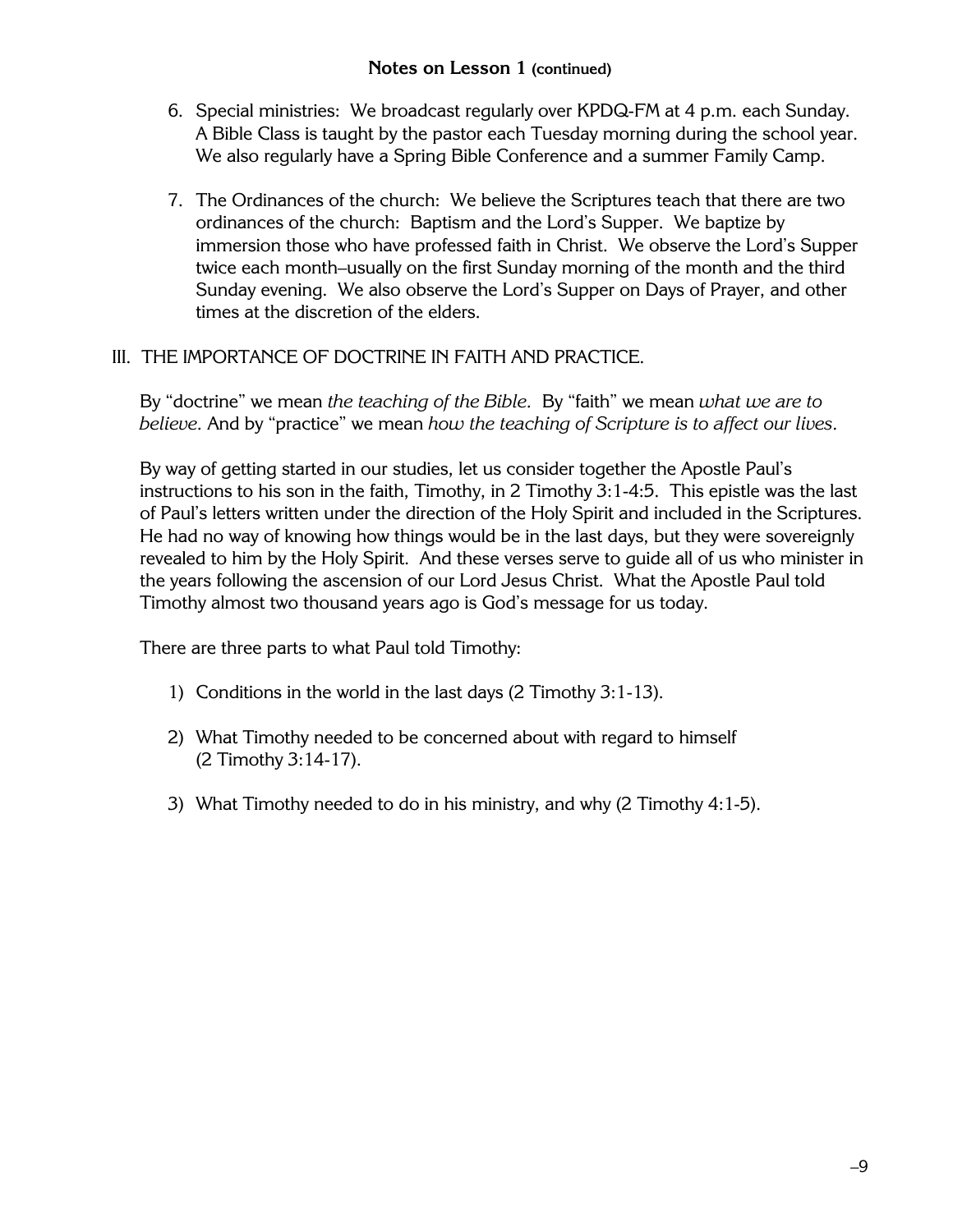#### **Lesson 1: The Importance of Doctrine in Faith and Practice**

**MEMORY: Ephesians 4:11 HYMN: "The Church's One Foundation"**

PURPOSE: *In a day when in many churches the importance of Biblical doctrine is either minimized or denied altogether, it is important for Christians to see the place that doctrine has in Scripture along with the practical application of those doctrines to daily living.*

#### **2 Timothy 3:1-13**

1. What does this passage tell us about the importance of doctrine in faith and practice in the church?

#### **2 Timothy 3:14-17**

2. What does this passage tell us about the importance of doctrine in faith and practice in the church?

#### **2 Timothy 4:1-5**

3. What does this passage tell us about the importance of doctrine in faith and practice in the church?

4. What does the importance of doctrine in faith and practice in the church tell us about the character of God?

5. What are some ways you might grow in putting doctrine into practice that this passage brought to mind?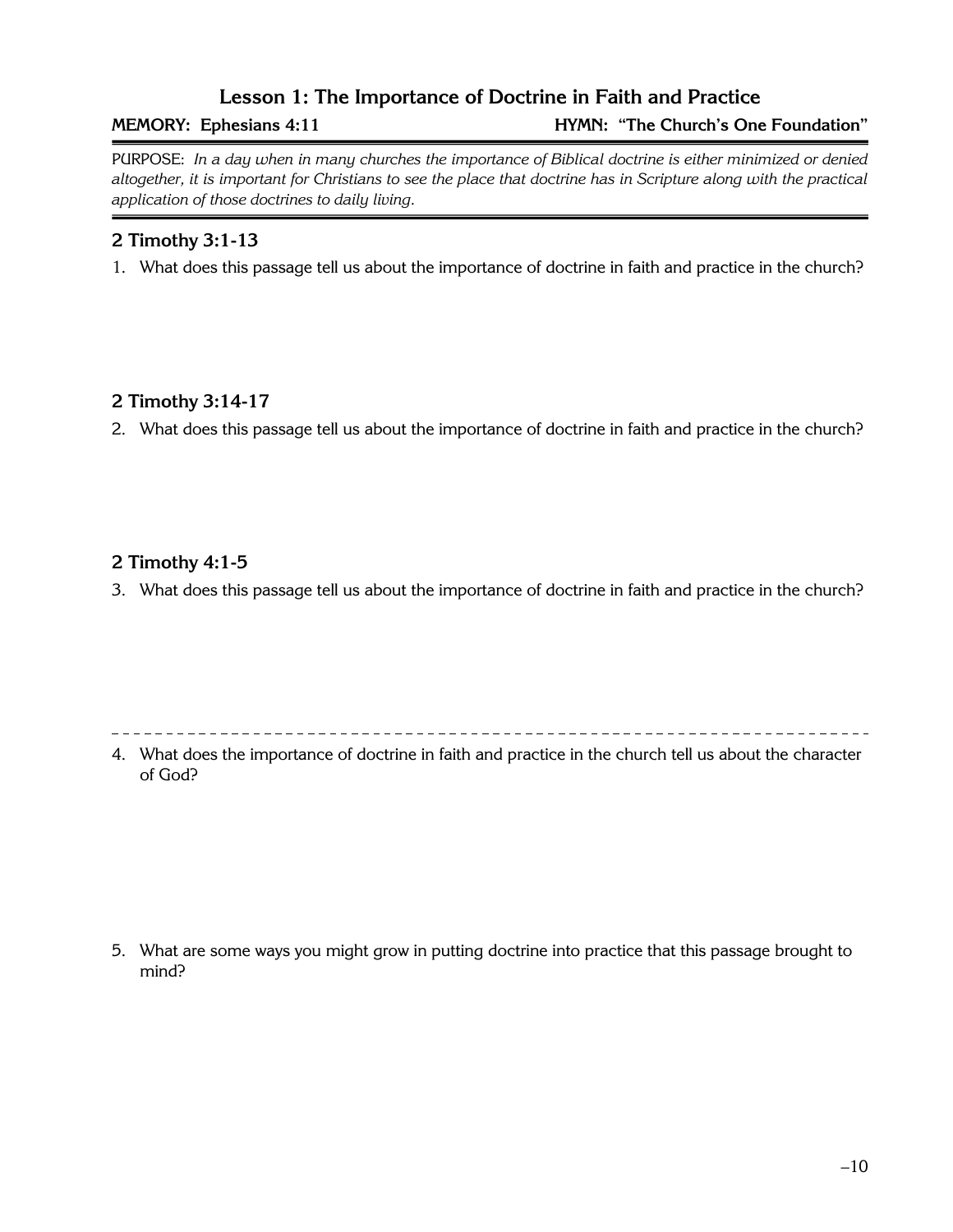#### **Matthew 28:16-20**

1. What is the mission of the church in the world according to this passage?

#### **John 20:19-23**

2. What is the mission of the church in the world according to this passage?

#### **Acts 1:6-11**

3. What is the mission of the church in the world according to this passage?

4. What does the mission of the church in the world tell us about the character of God?

5. What are some ways you might grow in putting the mission of the church in the world into practice?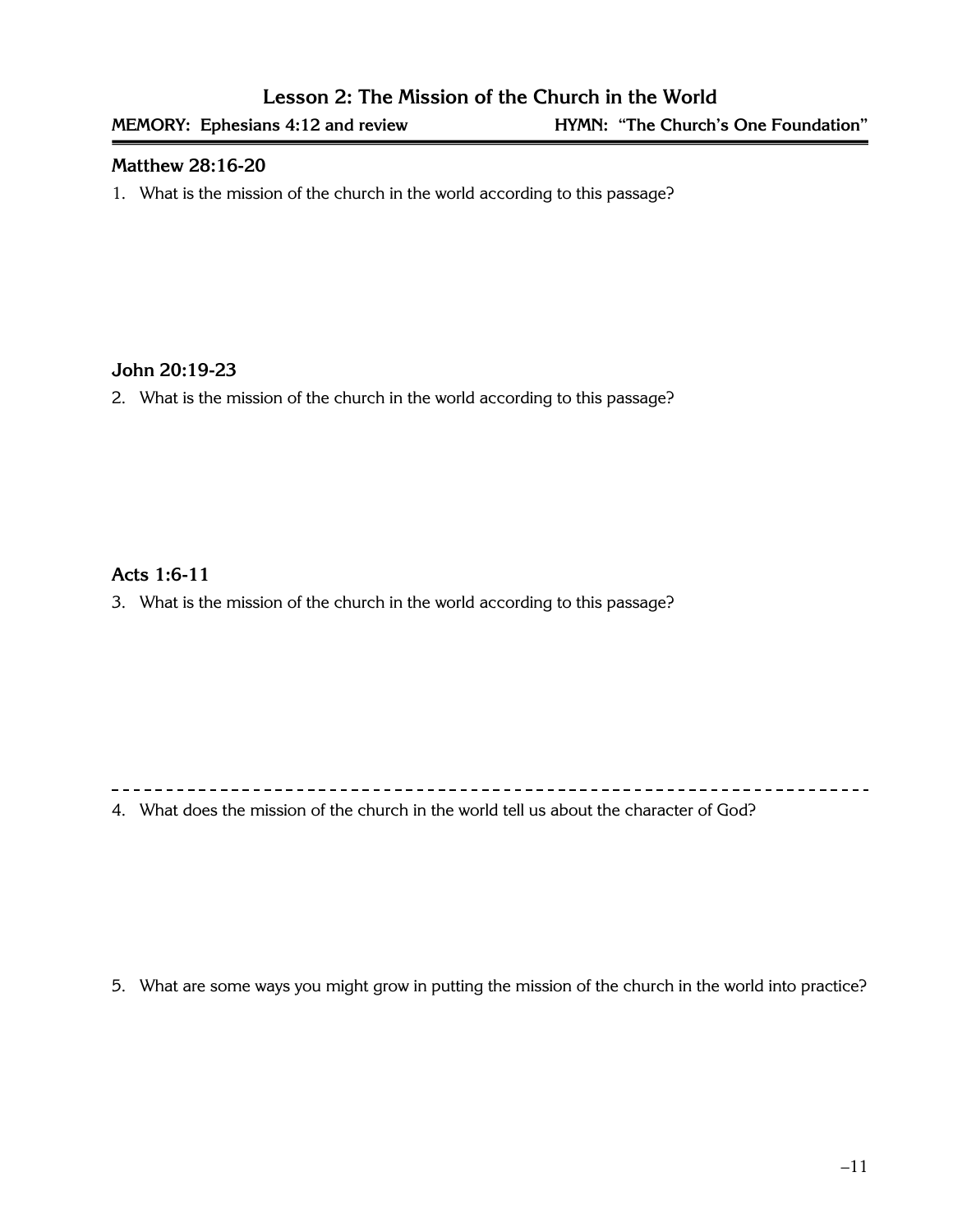#### **Matthew 16:13-20**

1. What does the church's promised success in the world teach us about the church?

#### **Matthew 24:1-14**

2. What does the church's promised success in the world teach us about the church?

#### **Ephesians 1:18-23**

3. What does the church's promised success in the world teach us about the church?

4. What does the church's promised success in the world teach us about the character of God?

5. What are some ways you might grow in putting into practice what you believe about the success of the church in the world?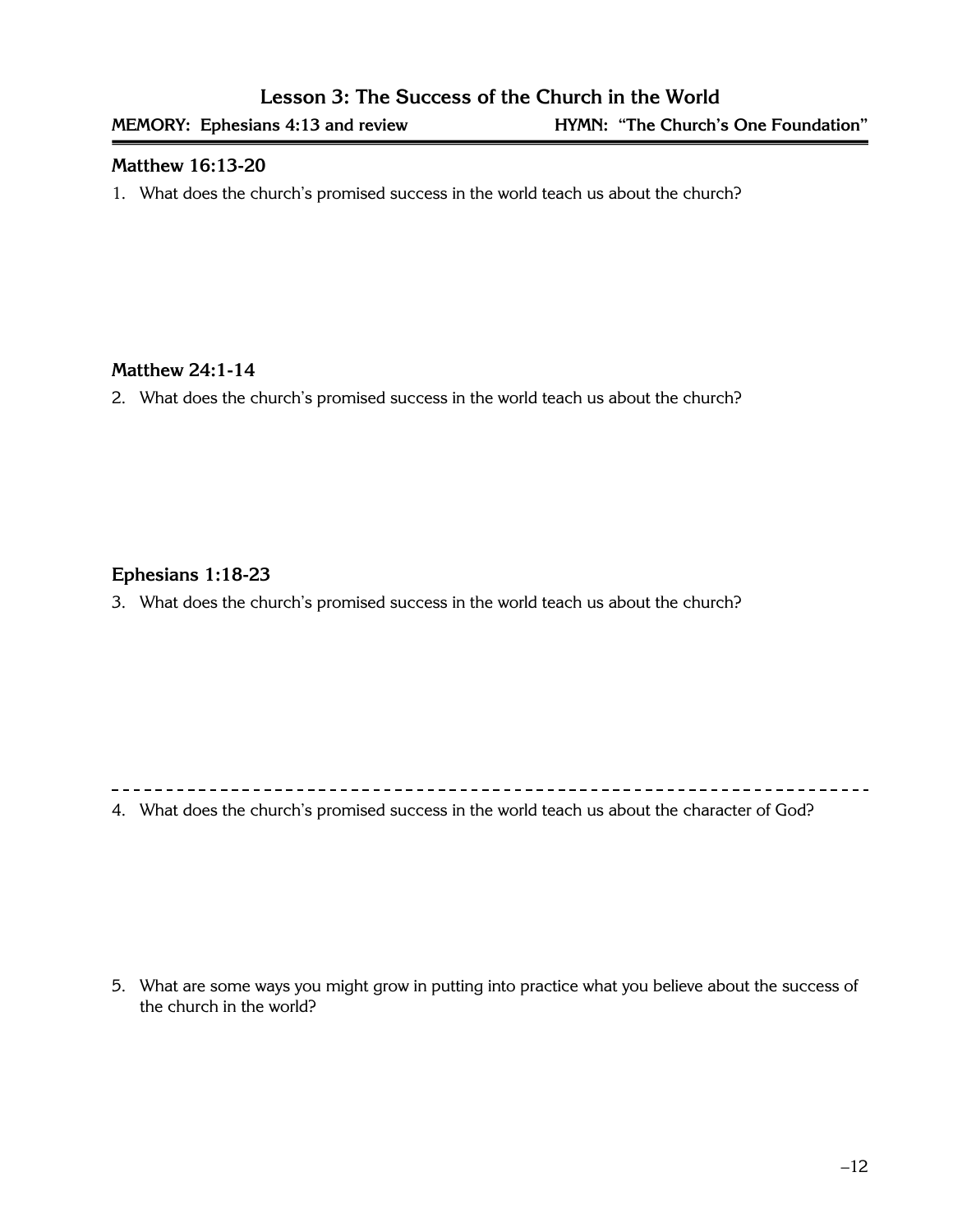**MEMORY: Ephesians 4:14 and review HYMN: "The Church's One Foundation"**

A **family**: Galatians 6:10; 1 Timothy 5:1-2

1. What does this Biblical metaphor teach us about the church?

A **body**: Ephesians 1:22-23; 5:28-32 (optional, see also – Romans 12:4-5; 1 Corinthians 12:12, 27; Ephesians 4:4, 12, 16; Colossians 1:18, 24; 2:19)

2. What does this Biblical metaphor teach us about the church?

A **temple**: Ephesians 2:19-22; 1 Peter 2:5 (optional, see also – 1 Corinthians 3:16-17; 2 Corinthians 6:16)

3. What does this Biblical metaphor teach us about the church?

A **bride**: Ephesians 5:23-27; Revelation 19:7-8 (optional, see also – 2 Corinthians 11:2)

4. What does this Biblical metaphor teach us about the church?

5. Can you remember or find any other metaphors for the church in Scripture?

- 6. What do these Biblical pictures of the church teach us about the character of God?
- 7. What are some ways you might grow in putting into practice what you have learned about the church from these pictures?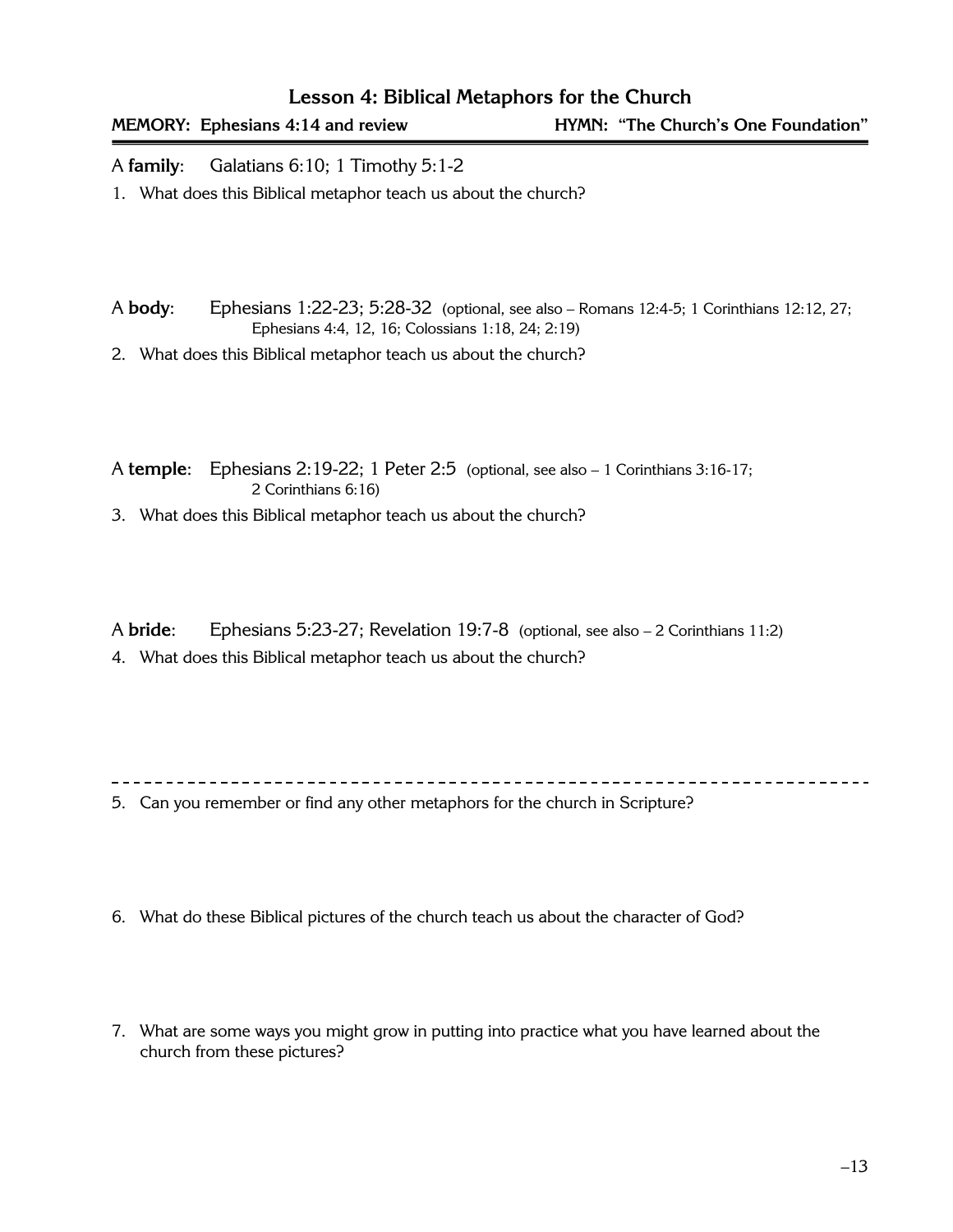#### **Lesson 5: The Local Church**

**MEMORY: Ephesians 4:15 and review HYMN: "The Church's One Foundation"**

PURPOSE: *To see that the universal church must find expression in a local church.*

#### **Revelation 1:9-20**

1. What does this passage teach us about the local church?

#### **Hebrews 10:24-25**

2. What does this passage teach us about the local church?

3. What do these passages about the church tell us about the character of God?

4. What are some ways you might grow in putting into practice what you have learned about the church from these passages?

. . . . . . . . . . . . . . . .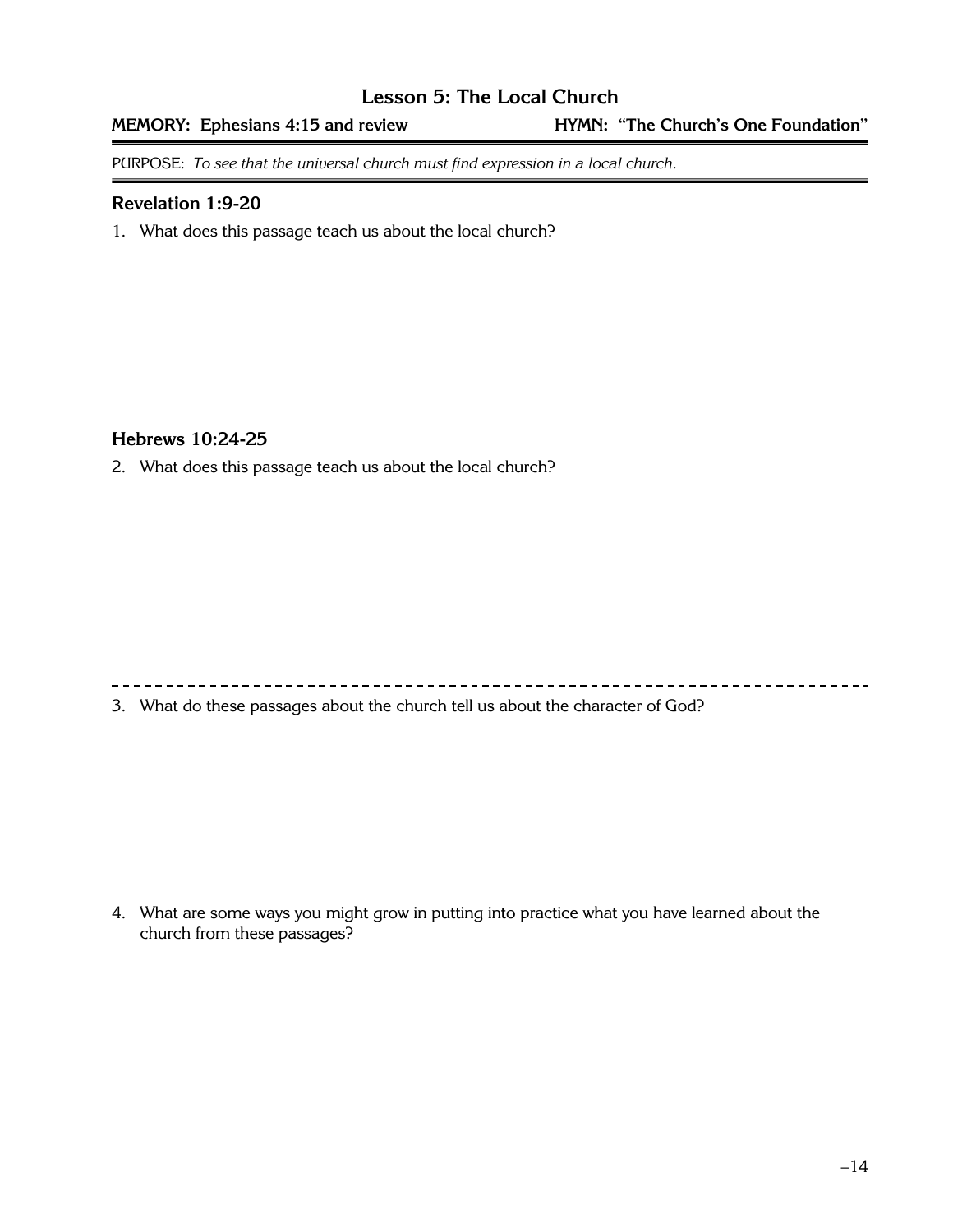#### **Lesson 6: Baptism and the Lord's Supper in the Church**

**MEMORY: Ephesians 4:16 and review HYMN: "The Church's One Foundation"**

PURPOSE: *To see that the local church must administer Baptism and the Lord's Supper.*

#### **Matthew 28:18-20**

1. What does this passage teach us about Baptism?

#### **Acts 2:37-42**

2. What does this passage teach us about Baptism?

#### **1 Corinthians 11:23-26**

3. What does this passage teach us about the Lord's Supper?

4. What do Baptism and the Lord's Supper tell us about the character of God?

5. What are some ways you might grow in benefiting from Baptism and the Lord's Supper?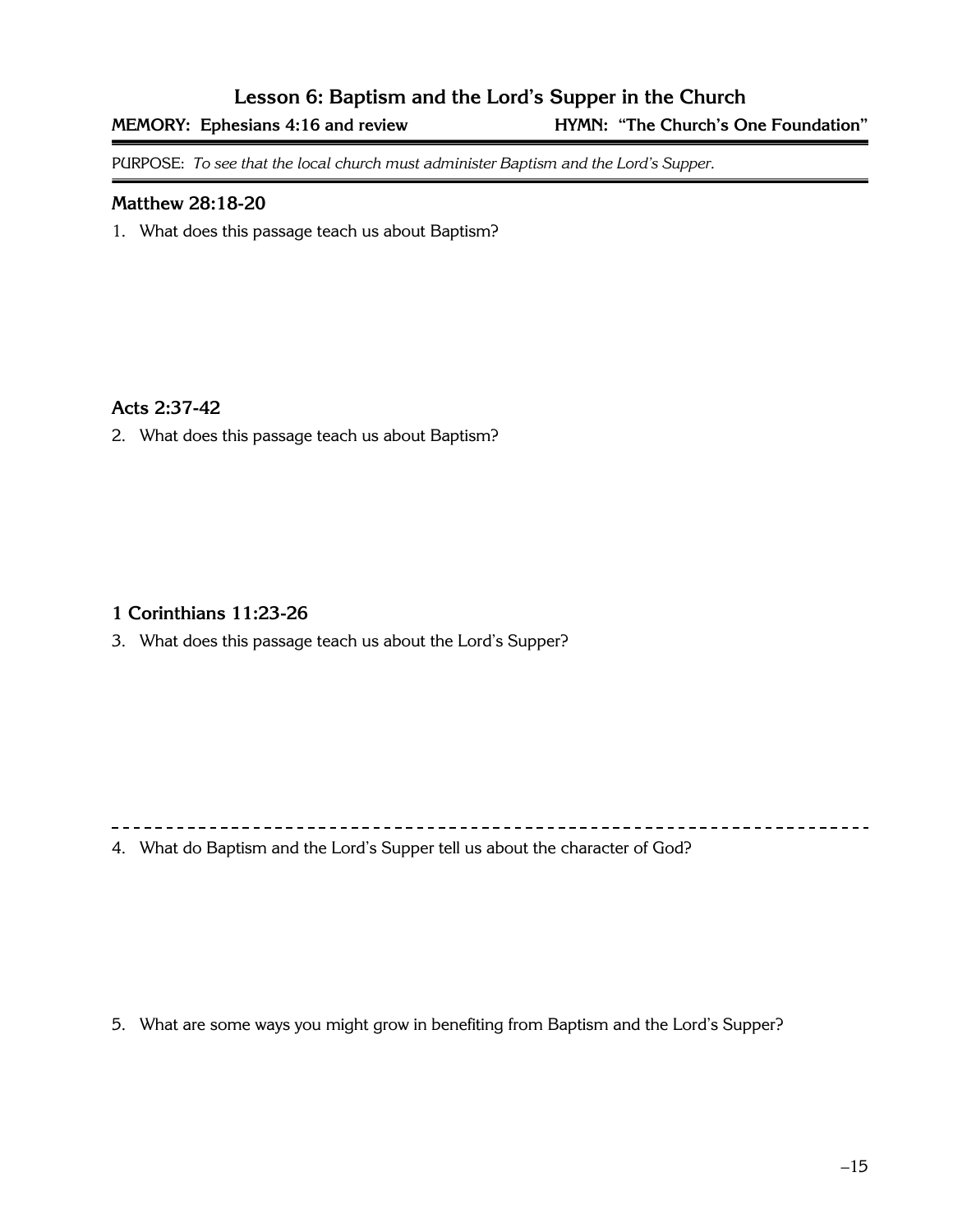#### **Lesson 7: Church Membership**

#### **MEMORY: Review of Ephesians 4:11-16 HYMN: "The Church's One Foundation"**

PURPOSE: *To consider what the Bible says in relation to membership in a local church.*

#### **Acts 2:41-42, 46-47; 4:4; 5:14; 6:7; 16:5**

1. What do these passages teach us about membership in a local church?

#### **Romans 16:1-2**

2. What does this passage teach us about membership in a local church?

#### **1 Corinthians 1:2**

3. What does this passage teach us about membership in a local church?

#### **1 Thessalonians 5:12-13**

4. What does this passage teach us about membership in a local church?

5. What do these passages teach us about the character of God?

6. What are some ways you might grow in putting into practice what it means to be a member of Trinity Bible Church?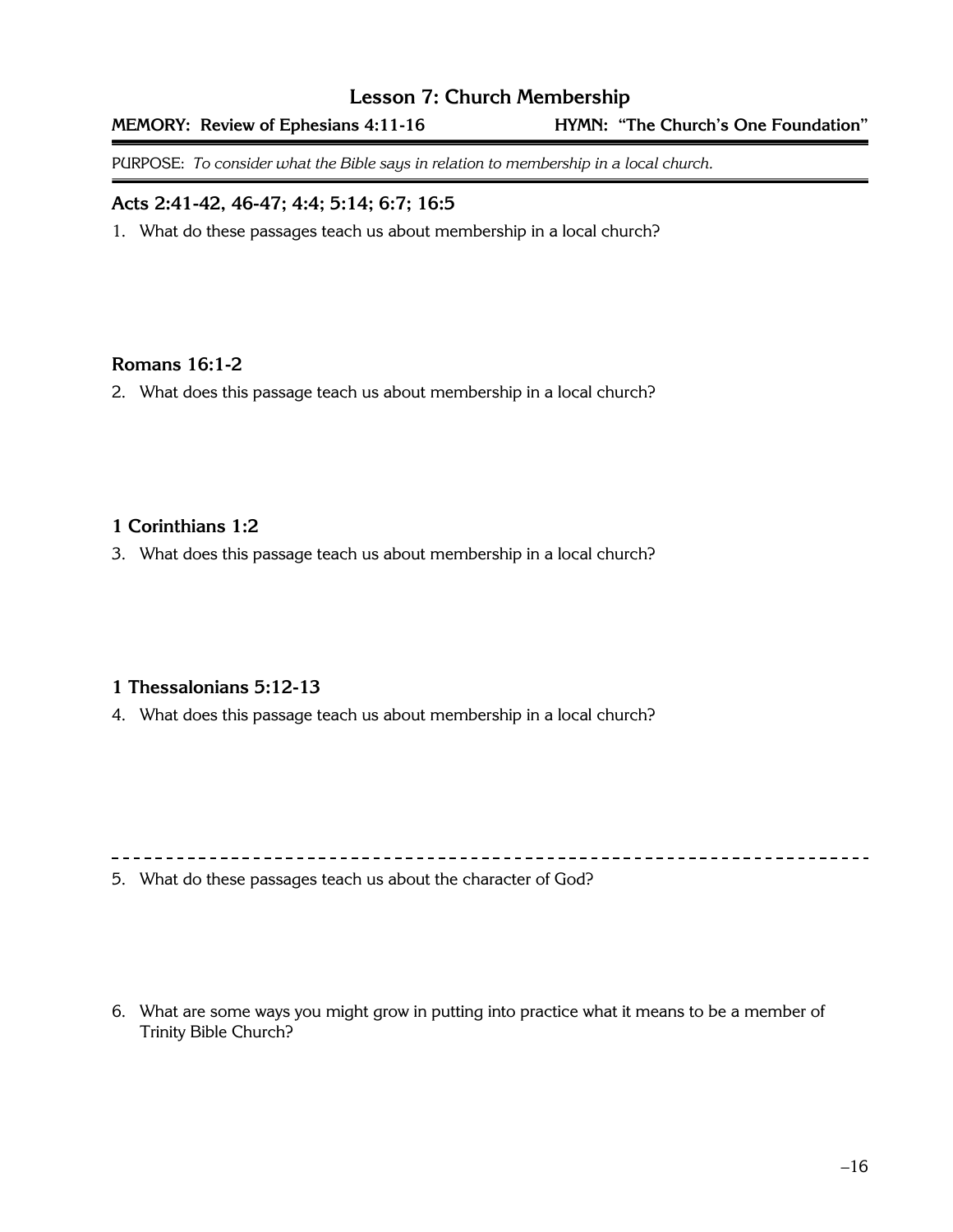#### **Ephesians 4:1-6**

1. What does this passage teach us about church unity?

#### **Romans 12:9-13**

2. What does this passage teach us about church unity?

#### **1 Corinthians 13:4-7**

3. What does this passage teach us about church unity?

4. What does church unity teach us about the character of God?

5. What are some ways you might grow in putting into practice what the Bible teaches about church unity?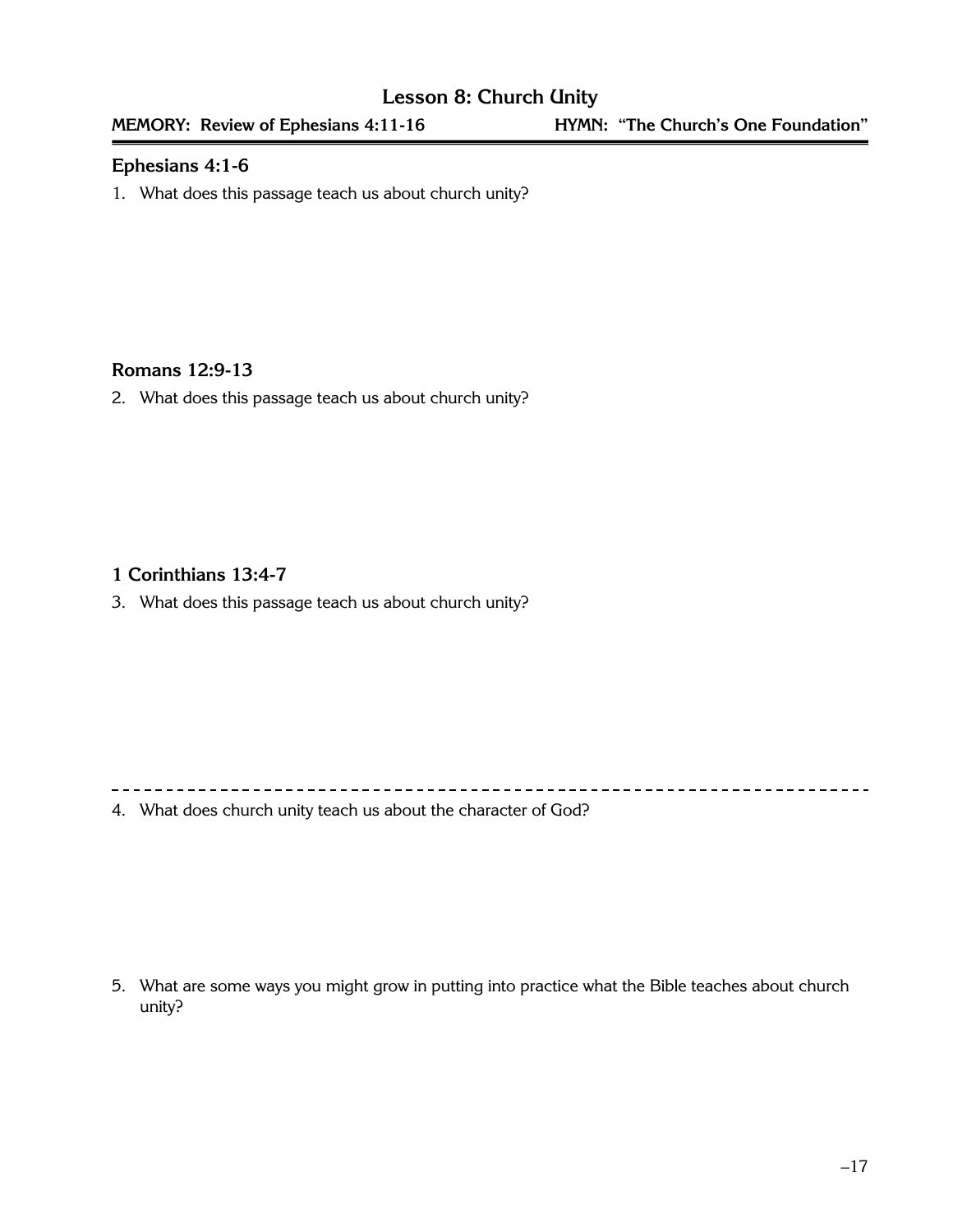#### **Lesson 9: Church Discipline**

#### **Matthew 18:15-20**

1. What does this passage teach us about church discipline?

#### **1 Corinthians 5**

2. What does this passage teach us about church discipline?

#### **Titus 3:9-11**

3. What does this passage teach us about church discipline?

4. What does church discipline teach us about the character of God?

5. What are some ways you might grow in putting into practice what the Bible teaches about church discipline?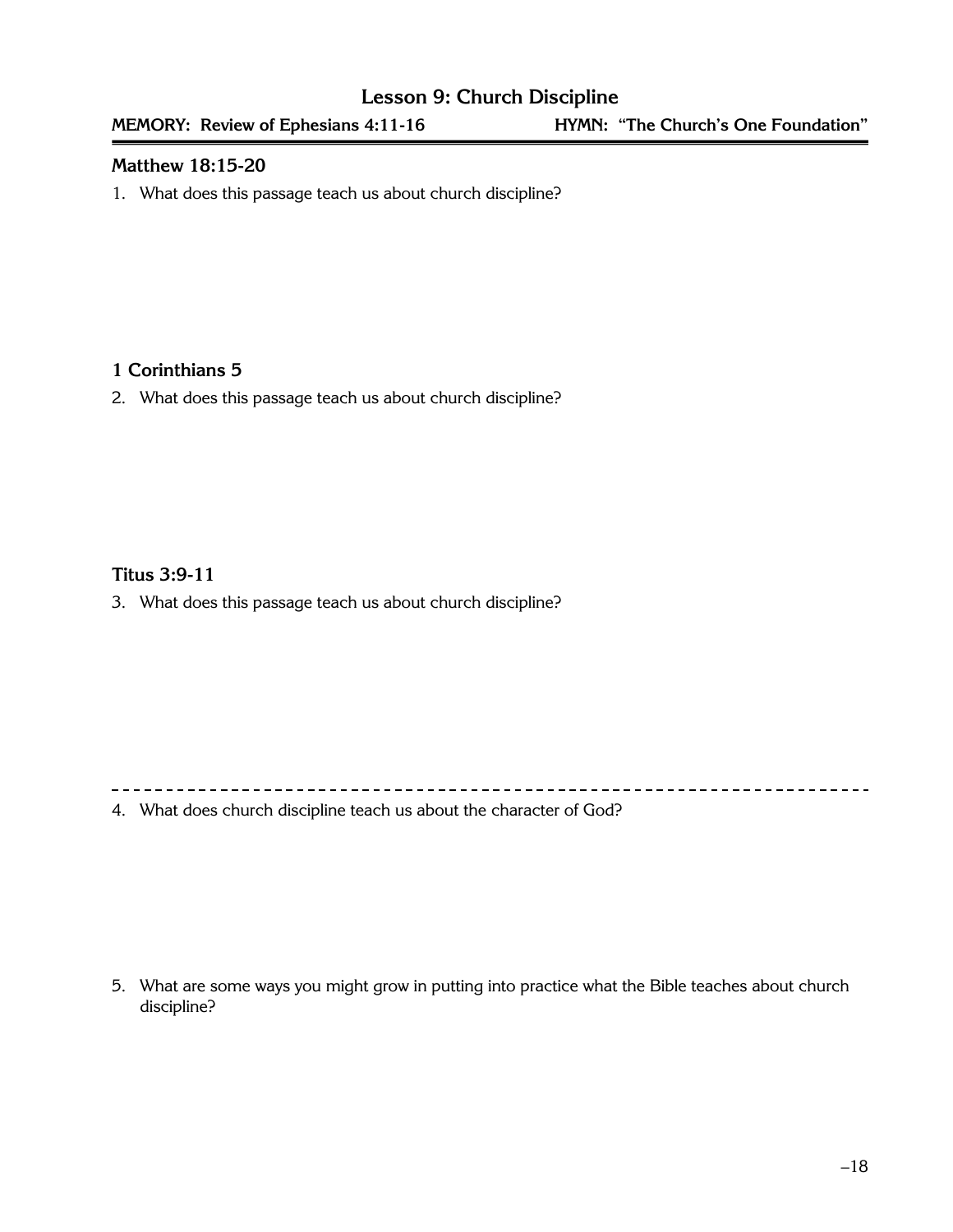#### **Lesson 10: Spiritual Gifts in the Church**

#### **1 Corinthians 12:4-11, 27-31**

1. What does this passage teach us about spiritual gifts in the church?

#### **Ephesians 4:7-16**

2. What does this passage teach us about spiritual gifts in the church?

#### **Romans 12:3-8**

3. What does this passage teach us about spiritual gifts in the church?

#### **1 Peter 4:10-11**

4. What does this passage teach us about spiritual gifts in the church?

5. What do spiritual gifts in the church teach us about the character of God?

6. What are some ways you might grow in putting into practice what the Bible teaches about spiritual gifts?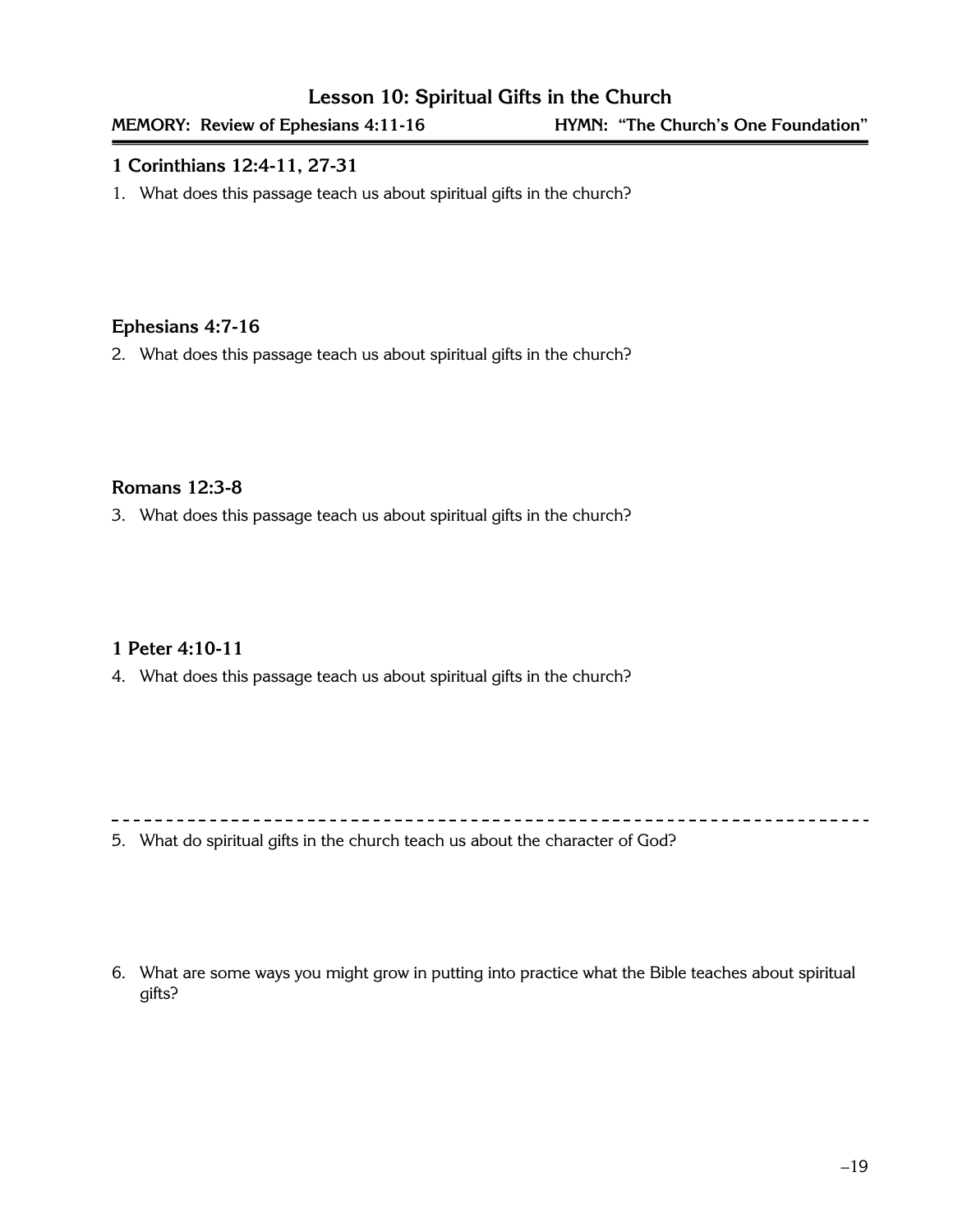#### **Acts 14:23**

1. What does this passage teach us about church government?

#### **Acts 20:28-32**

2. What does this passage teach us about church government?

#### **1 Timothy 3:1-7**

3. What does this passage teach us about church government?

#### **1 Timothy 5:17**

4. What does this passage teach us about church government?

#### **Hebrews 13:17**

5. What does this passage teach us about church government?

(optional, see also – Titus 1:5-9; 1 Peter 5:1-4)

- - - - - - - - - - - - - - - - . 6. What does the Bible's teaching about church government teach us about the character of God?

7. What are some ways you might grow in putting into practice what the Bible teaches about church government?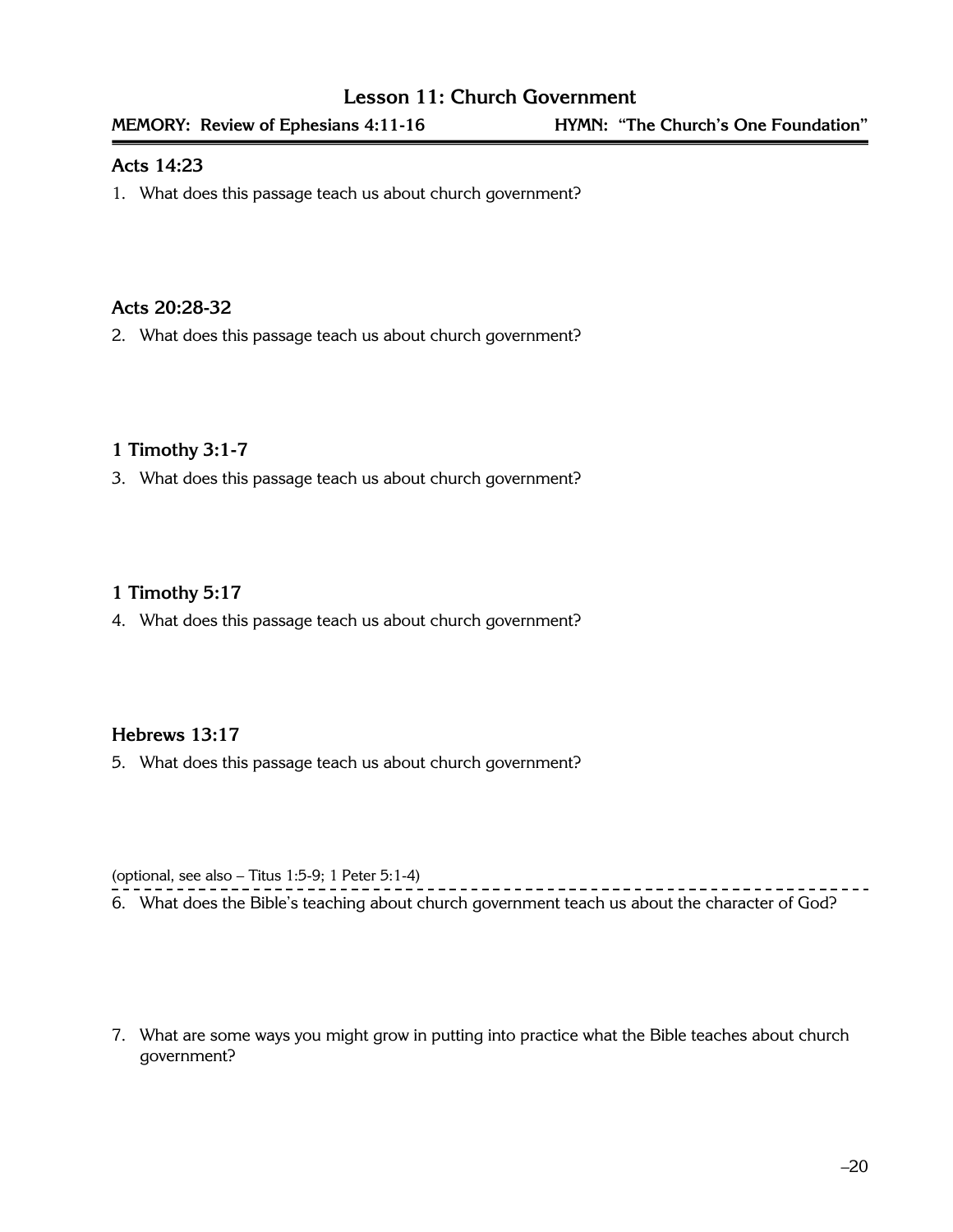#### **1 Corinthians 2:1-5**

1. What does this passage tell us about preaching in the church?

#### **1 Thessalonians 2:13**

2. What does this passage tell us about preaching in the church?

#### **1 Timothy 4:11-16**

3. What does this passage tell us about preaching in the church?

#### **2 Timothy 3:16-4:2**

4. What does this passage tell us about preaching in the church?

5. What does the ministry of the Word in the church tell us about the character of God?

6. What are some ways you might grow in putting into practice what the Bible tells us about preaching in the church?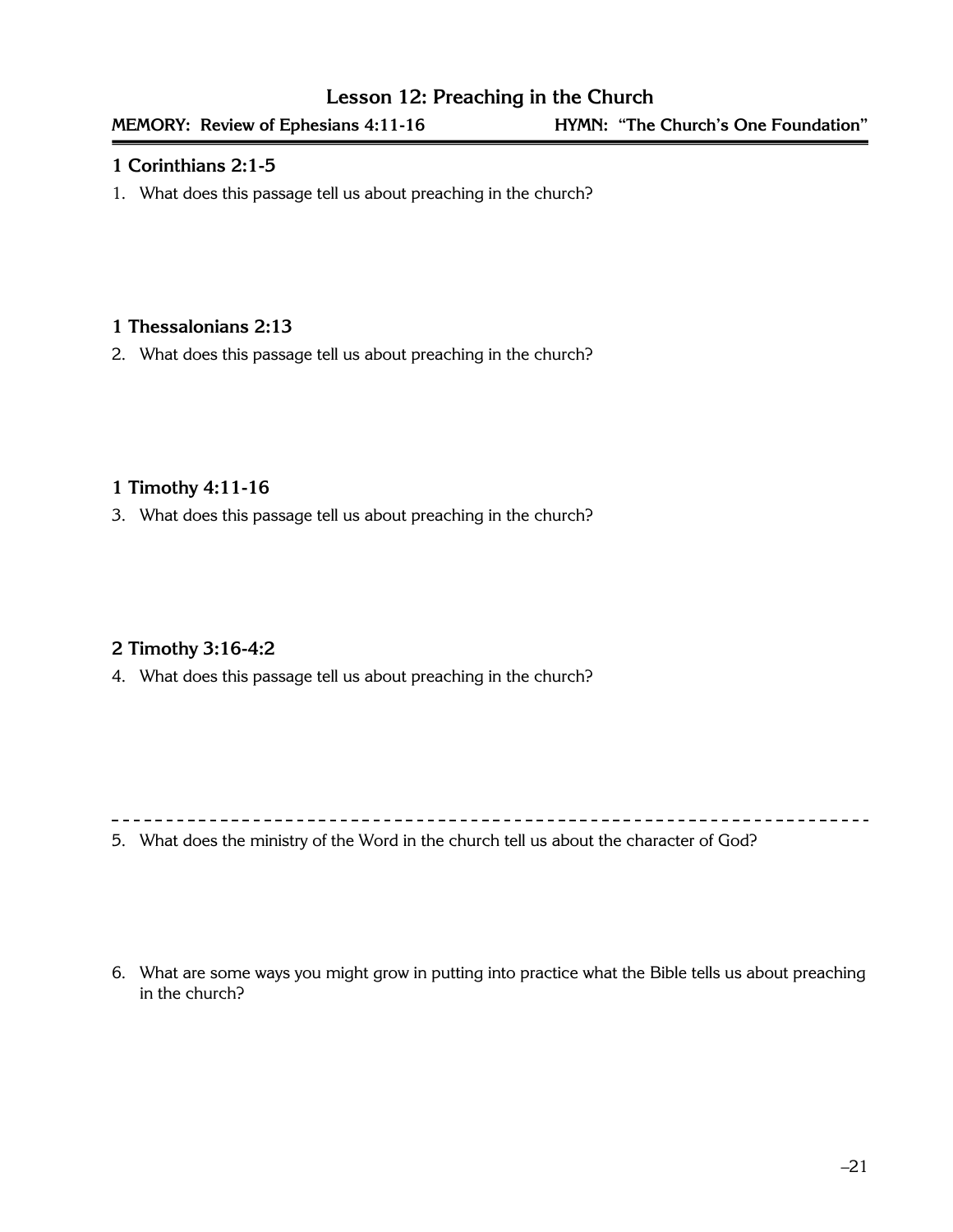#### **Psalm 150**

1. What does this passage teach us about music in the church?

#### **Ephesians 5:18-20**

2. What does this passage teach us about music in the church?

#### **Colossians 3:16-17**

3. What does this passage teach us about music in the church?

4. What does music in the church tell us about the character of God?

5. What are some ways you might grow in putting into practice what the Bible teaches about music in the church?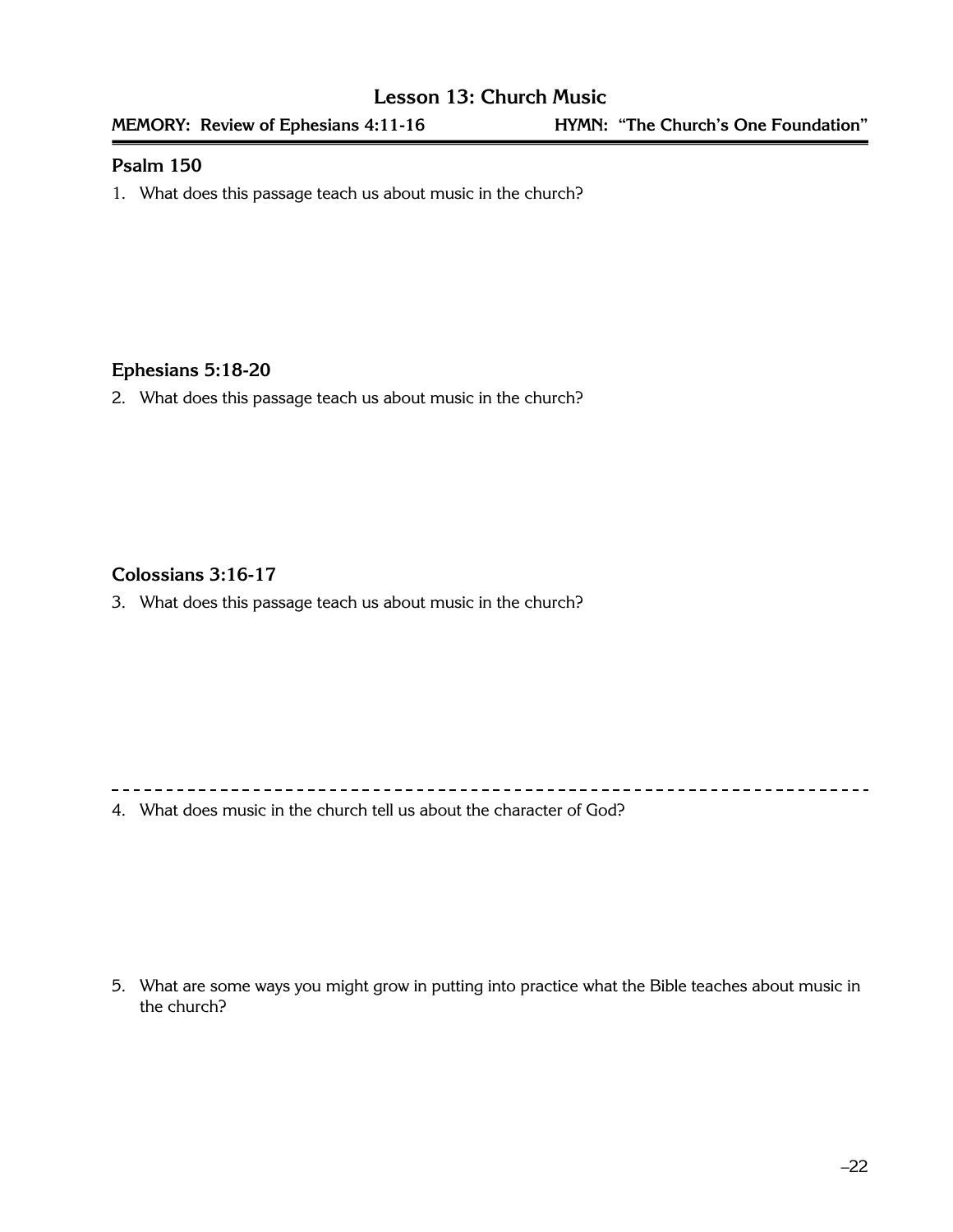#### **APPENDIX: SALVATION – PART 1: TOTAL DEPRAVITY OF MAN**

Salvation is the work of God whereby sinful human beings are saved forever from the consequences of their sin. Salvation is only by grace through faith in the sacrificial death of the Lord Jesus Christ. Salvation includes:

- 1) Justification. See Romans 3:24; 5:1.
- 2) Sanctification. See Romans 6:22; 1 Corinthians 6:11.
- 3) Glorification. See Romans 8:18, 28-29.

This is the only way of salvation. In its entirety "it is the gift of God" (Ephesians 2:8-9).

Another way of referring to the doctrine of salvation is by the expression *the doctrines of grace.* To help in remembering them, these doctrines are often presented in the following acrostic. Please memorize them.

> T — Total Depravity U — Unconditional Election L — Limited Atonement I — Irresistible Grace P — Perseverance of the Saints

The remainder of this lesson will be devoted to *the Doctrine of Total Depravity.*

I. THE DEFINITION OF TOTAL DEPRAVITY.

Total Depravity expresses what man is before God. It does not mean that man is always, and in every instance, as bad as he can be. It does mean that man, in his whole being, has been corrupted by sin. It is total because it includes man's total being: body, soul, and spirit.

II. THE SCRIPTURAL PROOF OF THE DOCTRINE.

A. The doctrine of original sin. See Romans 5:12; Psalm 51:5.

It was through the original sin of Adam that the whole human race fell under the judgment of God. See Genesis 2:16-17; Romans 5:18; 6:23.

Illustration: Hebrews 7:9-10.

- B. Man is spiritually dead. See Ephesians 2:1; Colossians 2:13.
- C. Man does not seek God. See Romans 3:11. The whole passage, Romans 3:9-18, is a revelation of man's Total Depravity. Here we also see that the natural heart of man prefers sin rather than God. Note also the teaching of our Lord in Matthew 15:1-20.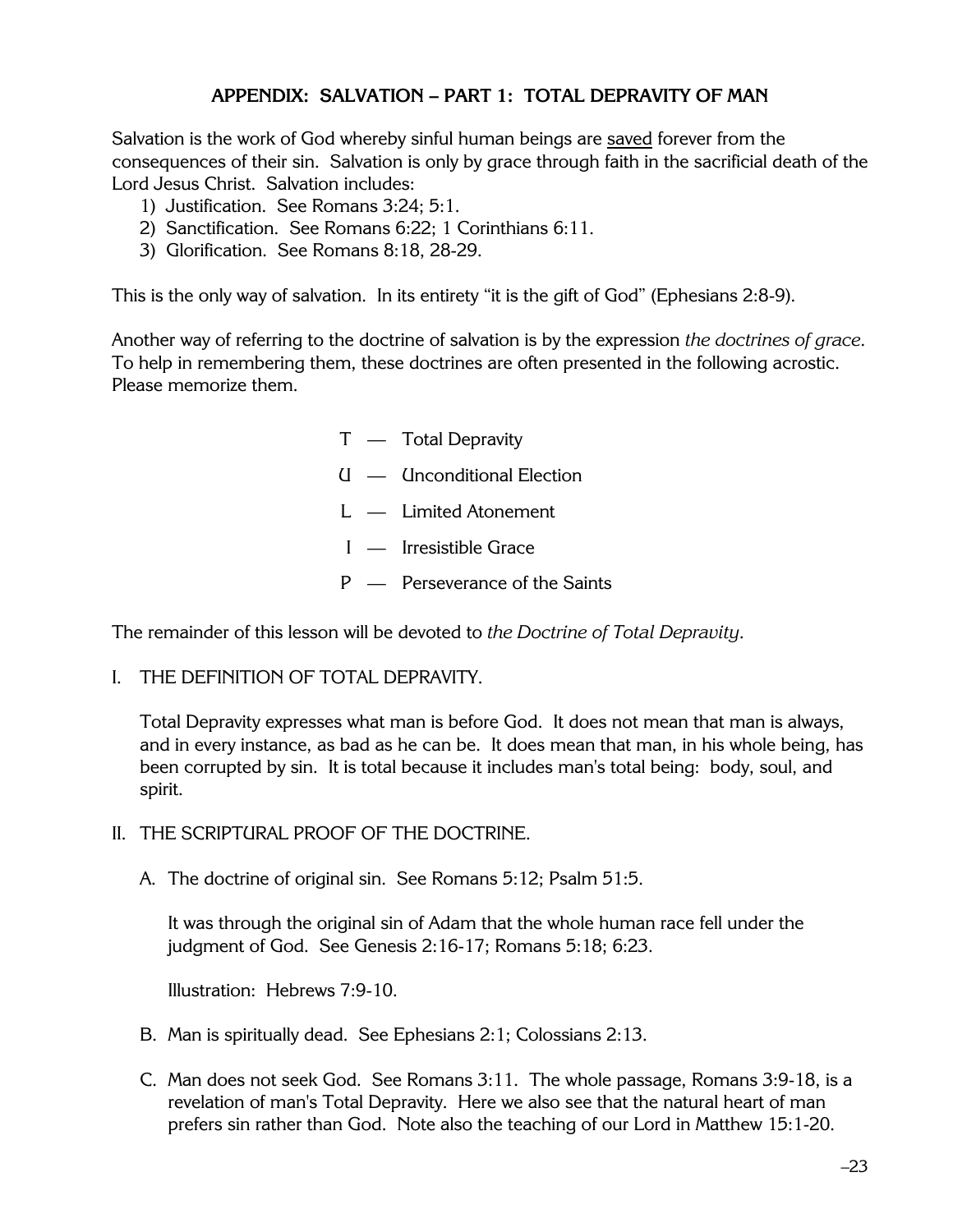#### **APPENDIX: SALVATION – PART 1: TOTAL DEPRAVITY OF MAN (continued)**

- D. Man is in bondage to his sin. In addition to the fact that he does not seek God, our Lord taught that man cannot come to Him for salvation, speaking of that which man is naturally capable of doing for himself apart from God. See John 6:44, 65; 8:34.
- E. Man is not only in bondage to his sin, but to Satan also. See 2 Corinthians 4:3-4. Thus, man is also blinded to the truth of the Gospel.
- F. Consequently, man is incapable of doing anything that will please God with respect to salvation. Man cannot contribute to his salvation in any way. See Romans 8:8.

Conclusion: From the above teachings, we can only conclude that man's condition in sin is hopeless. He cannot do anything for himself with respect to salvation, nor does he want to. He cannot and will not seek God. He is in bondage to his sinful nature, and to Satan also. His will is not free. His only hope for salvation is that God will intervene on his behalf. This is what God has done! He sent His Son to be man's Savior. This required that the Lord Jesus Christ die on the Cross for all who would believe on Him.

Thus, we see that the salvation of sinners is dependent upon the sovereign action of Almighty God, Who is greater than all of the forces which hold man hopelessly in bondage to his sin. It is God Who justifies, Who sanctifies, and Who will glorify all who believe in Christ.

So, in order to understand salvation, it is absolutely necessary that we understand the nature of God, the nature of man, and the nature of sin. When we do, then we will be able to see why salvation had to be the way God has ordained it. We will also see that all of the doctrines of grace fit together perfectly.

As we discuss the other doctrines of grace in the following lessons, you will be able to see how salvation is all of God, and that all of the glory for salvation, therefore, rightfully belongs to Him.

Recommended reading: The Bondage of the Will, by Martin Luther.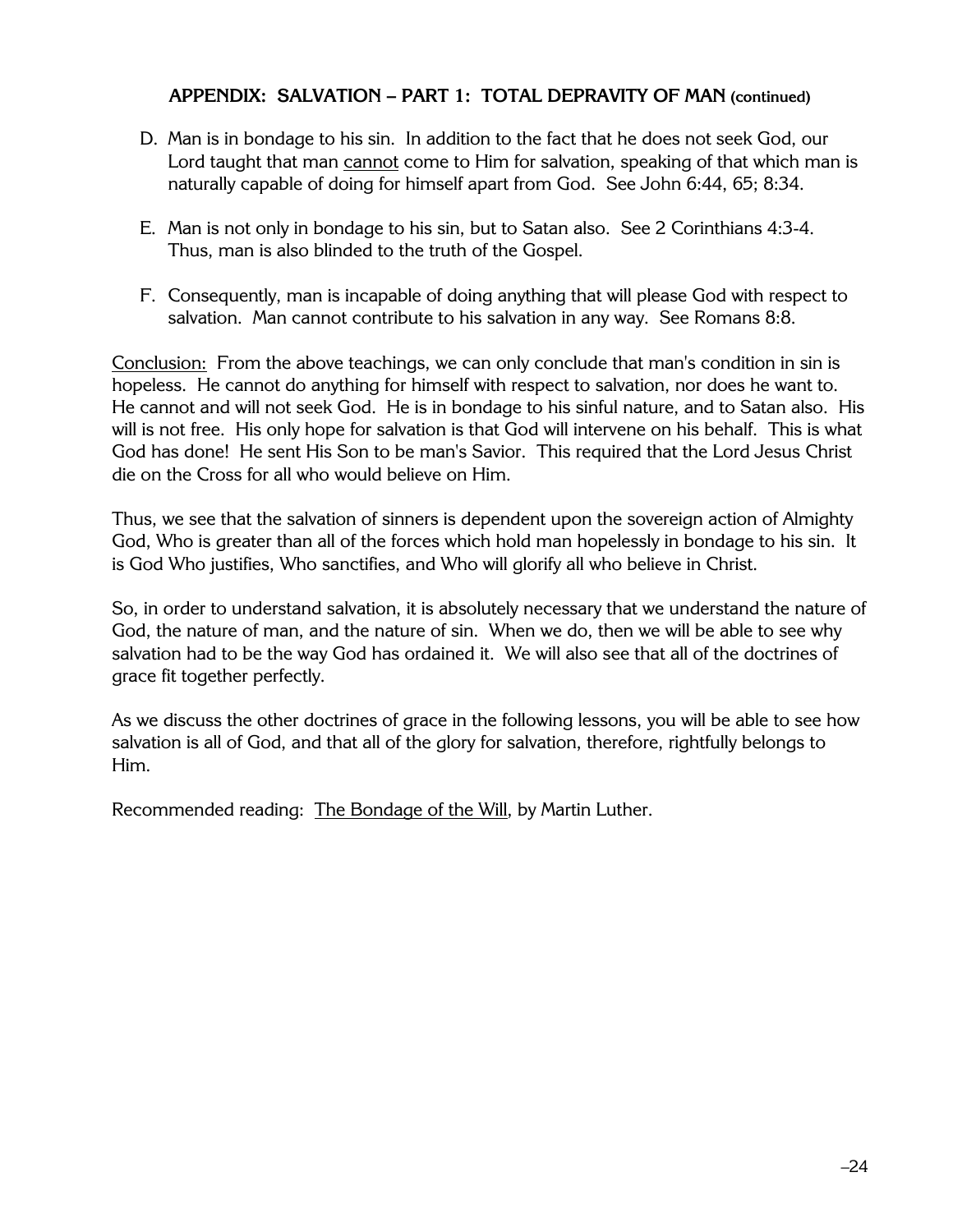#### **APPENDIX: SALVATION – PART 2: UNCONDITIONAL ELECTION**

We must always keep in mind the absolute sovereignty of God in all things. This, because of the very nature of God, applies also to salvation. It would have been completely within the sovereign right of God if He had not chosen to save anyone. It was equally within His right to have saved all people without exception. And we must conclude that it was also His right to do as He has done: to save many, but not to save all.

This doctrine of Unconditional Election, like Total Depravity, is rarely taught in our homes, in our churches, or in our Christian schools today. Therefore, when it is taught, it stirs up a lot of opposition because many people do not believe it is the teaching of Scripture. It seems to them to be inconsistent with the love of God. Christians have been so indoctrinated with a belief in the so-called "free will of man" that they usually reject the doctrine of election without examining the evidence in Scripture, and without listening to an explanation of it.

There is no question but that this is a difficult doctrine, and that it runs contrary to what man naturally believes to be fair. However, let us remember that there is no major doctrine in Scripture but what there are so-called problem passages which seem to be in contradiction to it. That is true of this doctrine. However, the main issue, as with all doctrines, is this: Is it taught in Scripture? Does the Bible teach Unconditional Election? If it does, then Christians need to believe it, and seek, with the help of the Holy Spirit, to understand it. If it is not taught in Scripture, then it certainly needs to be rejected and exposed as error.

Our first task, then, is to explain what we mean when we speak of Unconditional Election.

#### I. UNCONDITIONAL ELECTION DEFINED.

God has sovereignly chosen those who are to be saved, and this choice was made solely on the basis of the will of God and the grace of God. No sinner is worthy of salvation, and so the choice could not have been made upon the basis of personal merit. Nor was God's choice made on the basis that He knew that certain ones would accept Christ, that is, the foreknowledge of God. God certainly knows who will be saved. However, that was not the basis upon which election rests. People receive Christ because they are chosen by God. It is not the teaching of Scripture that people are chosen because God knew that they would believe. Be sure that you apply to this doctrine what we learned about man in the doctrine of Total Depravity.

#### II. UNCONDITIONAL ELECTION AND TOTAL DEPRAVITY.

There are two things to keep in mind regarding all of the doctrines of grace:

- 1) They all glorify God, not man.
- 2) They are in perfect harmony with each other.

The Scriptural doctrine of Total Depravity teaches us that man not only cannot come to God, but also that he would not if he could. Therefore, if anyone is to be saved, God must take the initiative.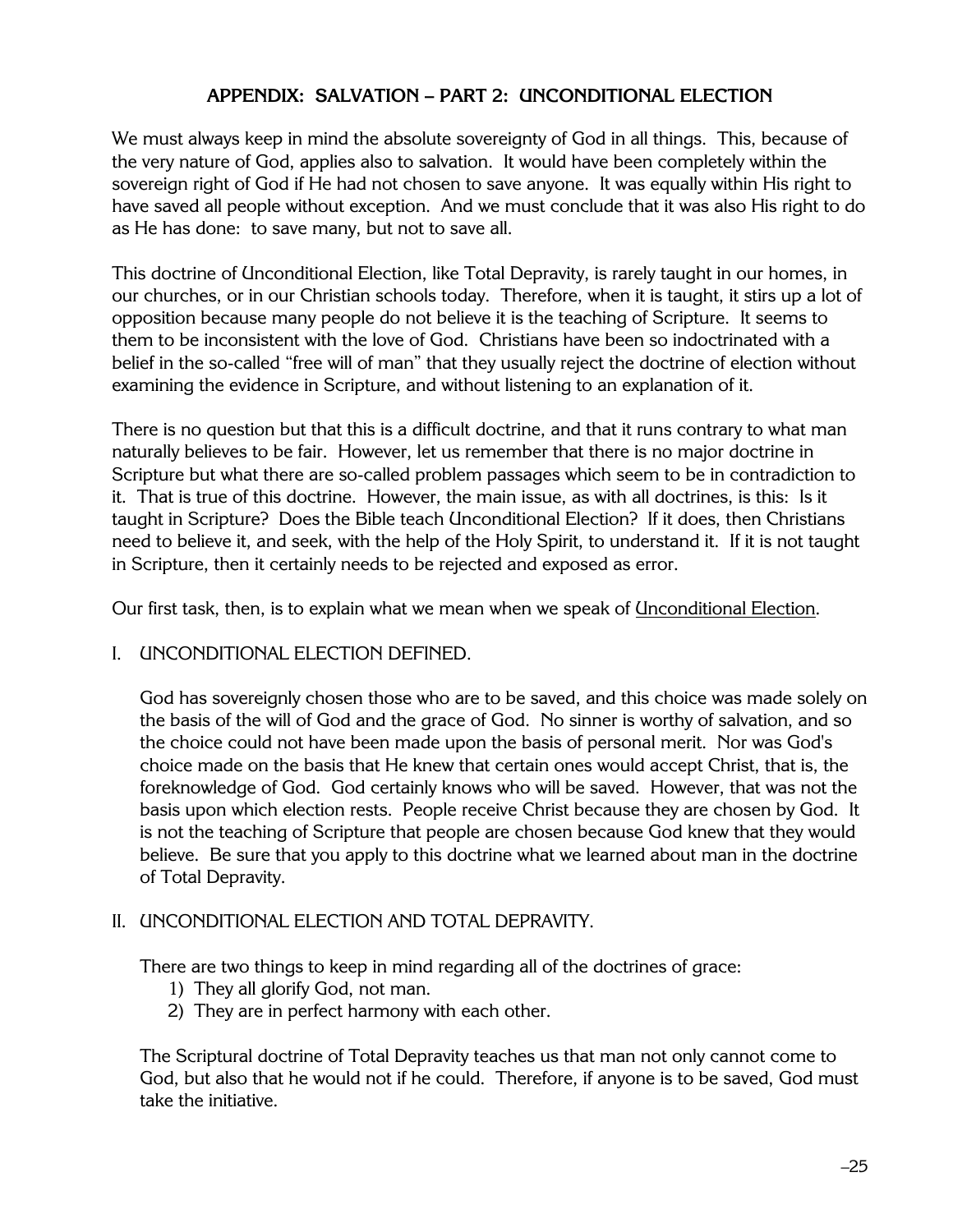#### **APPENDIX: SALVATION – PART 2: UNCONDITIONAL ELECTION (continued)**

This initiative was taken by God in eternity past when, according to the Scriptures, He chose those whom He intended to save. So we see that divine election is perfectly consistent with the doctrine of the depravity of man.

III. THE SCRIPTURAL PROOF OF UNCONDITIONAL ELECTION.

See Ephesians 1:3-6, 11-12; 2 Thessalonians 2:13-14; Romans 8:28- 30, 33; 1 Corinthians 1:26-31; 2 Timothy 2:10.

IV. ELECTION AND THE WILL OF MAN.

This subject will come up again when we consider the doctrine of IRRESISTIBLE GRACE, but we need to note here that, since the will of man is in bondage, and, therefore, man cannot and will not come to Christ, it is necessary for God to work in the heart of man, changing his will, giving him the desire to be saved, and enabling him to come in faith to Christ for salvation. Cf. John 6:44; Philippians 2:12-13.

An outstanding example in Scripture is to be seen in the salvation of Saul of Tarsus, who became the Apostle Paul. Cf. Acts 9:1-22.

V. ELECTION AND REPROBATION.

Since God has ordained some to be saved, the Scriptures teach that He has chosen to pass by the rest of mankind, leaving them to suffer the just consequences of their sins. See Romans 9:1-24; 1 Peter 2:8; Jude 4. This means that those who are lost have been rejected by the decree of God.

VI. ELECTION AND EVANGELISM.

Rather than discouraging evangelism, the doctrine of election is a great encouragement to witness for Christ. Without the sovereign work of God in choosing some to be saved, the work of evangelism would be utterly impossible because of man's depravity. But since we know that God has His elect who must be saved, we know that the work of proclaiming the Gospel cannot possibly fail. Cf. John 10:16, 25-26; Acts 18:9-11; 2 Timothy 2:10.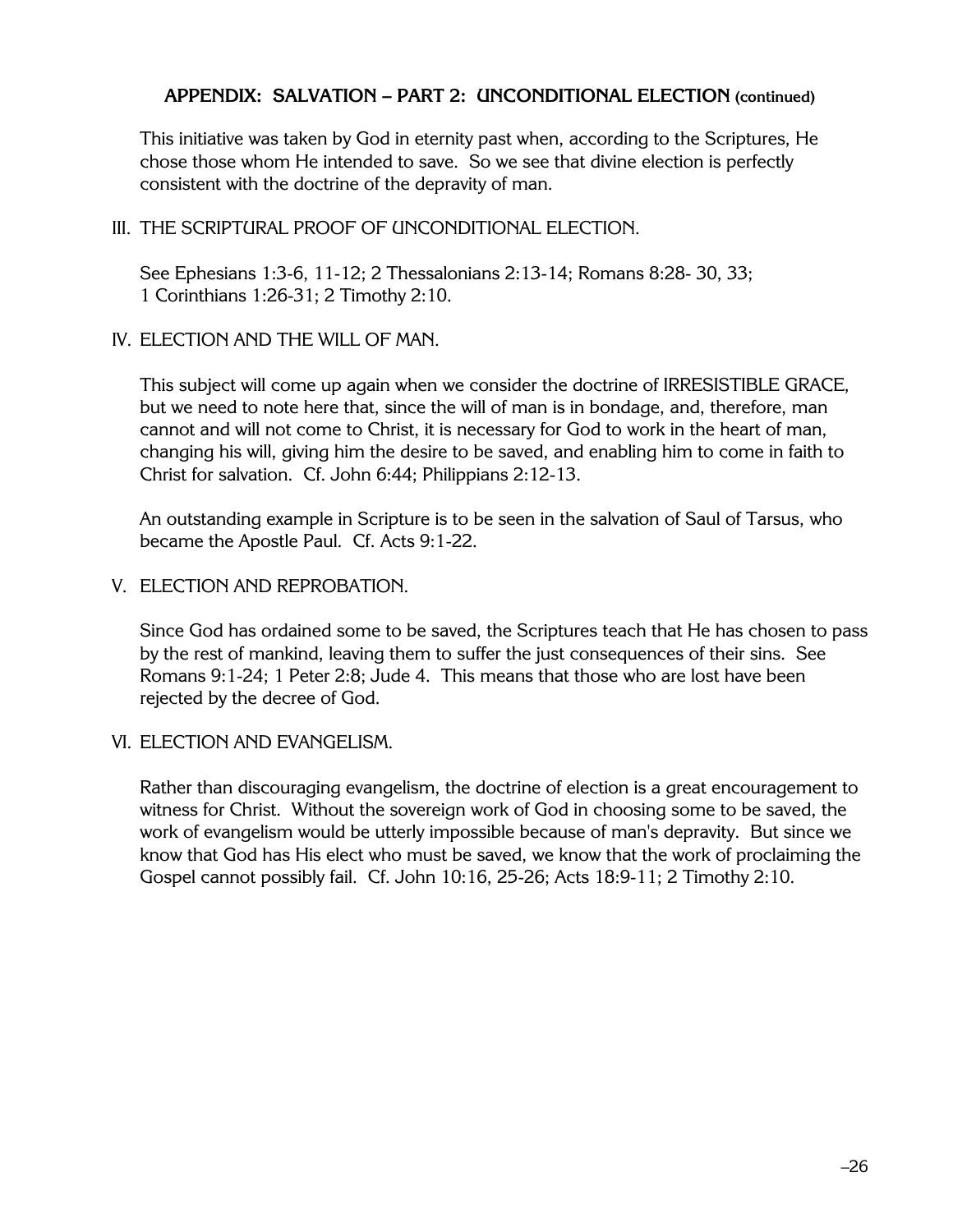#### **APPENDIX: SALVATION – PART 3: LIMITED ATONEMENT**

#### I. LIMITED ATONEMENT DEFINED.

This doctrine is concerned with the question, For whom did Christ die? Did He die for all people without exception, or did He die in particular for the salvation of those whom the Father had chosen to be saved? This also raises the question, Did our Lord merely provide the possibility of salvation for sinners, or did He actually secure the salvation of the elect and guarantee that they would be saved?

Christians throughout the years have been divided on these questions. Most Christians in our day hold to the view that Christ died for everyone. But there are others (and this is the position we take at Trinity Bible Church) who believe that Christ died for the purpose of saving the people who have been chosen by God for salvation. The first position is called Universal Redemption, that is, that Christ died for those who will be in hell as well as for those who will spend eternity in heaven. The second view is called Particular Redemption, meaning that Christ died to redeem particular people, that is, that He died for the elect of God, and that His death guarantees their salvation. This is the view that we are discussing now which is best known by the term, Limited Atonement. You will also find some writers who refer to this doctrine by the title, Definite Atonement. Limited Atonement does not put any limitation on the value of Christ's death. His death is sufficient to save every sinner who has ever lived. But the issue raised in the atonement question has to do with the purpose of Christ's death. Did Christ go to the Cross hoping that all people would be saved, or did He offer a sacrifice which would be accepted by the Father to secure the salvation of those whom the Father had chosen?

And so, when we speak of the Atonement, we are speaking of the saving work of Christ on the Cross. When we speak of Limited Atonement, we are saying that the purpose of the death of Christ was limited to the elect.

Universal Redemption carried to its extreme is the belief that all people will eventually be saved. But most people who believe in Universal Redemption actually hold that the saving merit of the death of Christ is limited to those who receive Christ as their Savior. So it is apparent that all evangelical believers put limitations on the death of Christ, either as to what is actually accomplished by it, or as to its purpose.

#### II. CALVINISTS AND ARMINIANS.

It is often regrettable that we identify each other with certain labels, but we have to recognize that the terms, "Calvinistic" and "Arminian", do have historical as well as presentday significance. Many who are Arminian today claim to be Calvinistic because they believe that once a person is saved, he is always saved. It is true that Calvinists believe this, but they also believe in Limited Atonement. So the people who believe that salvation is eternal and yet hold to Universal Redemption really are Arminian in their view of salvation, and cannot rightly claim to be Calvinists.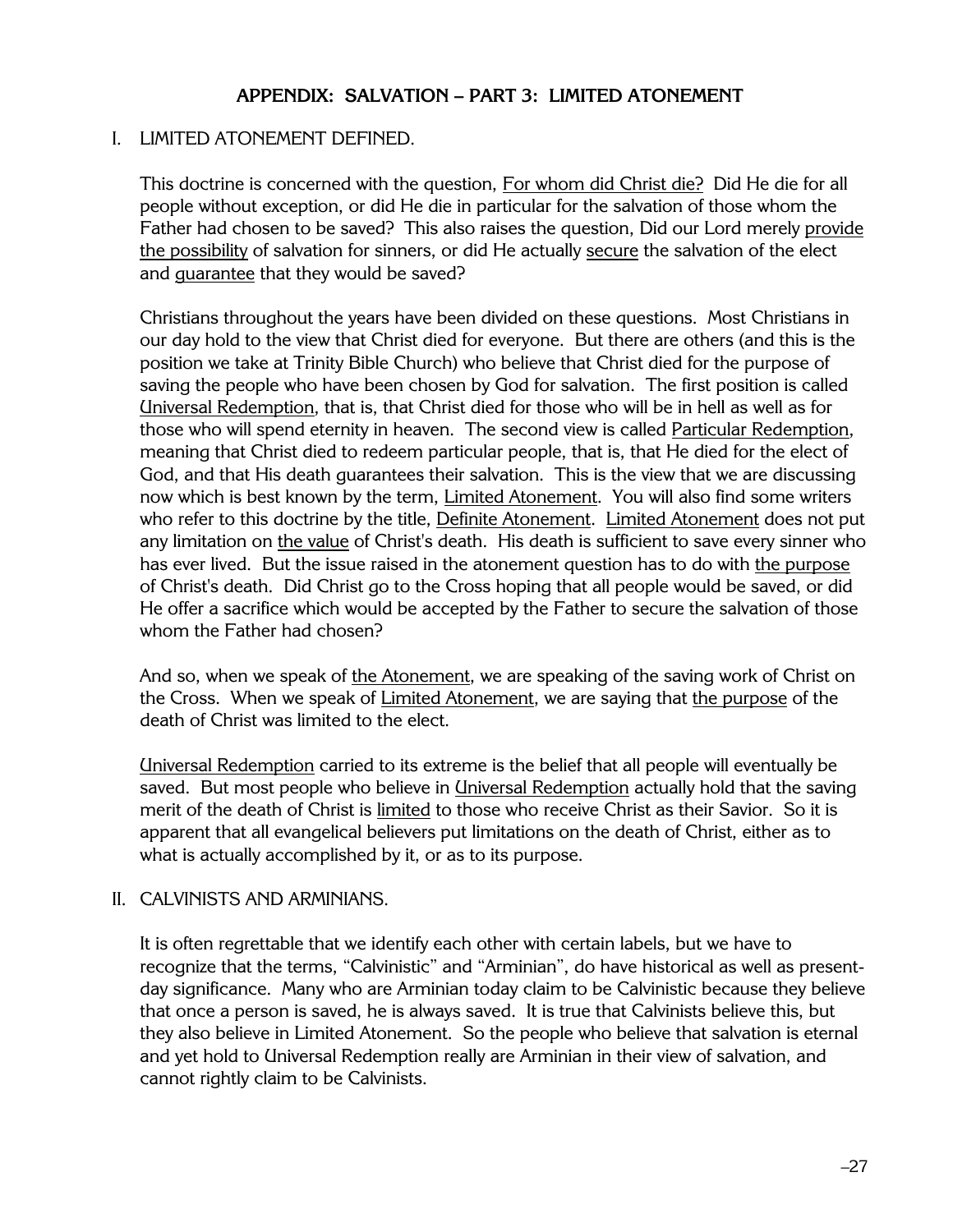#### **APPENDIX: SALVATION – PART 3: LIMITED ATONEMENT (continued)**

#### III. THE DOCTRINE OF LIMITED ATONEMENT ESTABLISHED BY SCRIPTURE.

- A. The Arminians' objections to Limited Atonement.
	- 1. The use of the expression "the world" in many verses of Scripture dealing with salvation. See John 3:16; 1 John 2:1-2; 2 Corinthians 5:18-19.
	- 2. The use of the word "all." See 2 Corinthians 5:14-15; 1 Timothy 2:1-7. This would also apply to a verse like John 10:9 where the word "any" is used.
	- 3. The expression "whosoever believeth" or "whosoever will." See John 3:16; Revelation 22:17.
	- 4. The verse which many Arminians feel is an unanswerable objection to Limited Atonement: 2 Peter 2:1.
	- 5. Arminians appeal also to the fairness of God, that it is not fair to provide salvation for some, but not for all. But this is where we must remember the teaching of Isaiah 55:8-9.
- B. The Calvinists' case for Limited Atonement.
	- 1. The answers which can be given to the problems stated above. Every doctrine in Scripture has its problems, and those problems always have to do with verses which seem to teach the opposite. If possible, these problems need to be answered. Where they may not be cleared up, then we need to accept the teaching which has the greatest Scriptural support.
	- 2. The attributes of God, especially His sovereignty and His wisdom. Add to these the unity of the Godhead, and ask yourself the question, *Would Christ attempt to go beyond the will of His Father in His death,* or, *did He come to do the will of the Father–to provide salvation for those whom the Father had chosen?* Thus we are asking the question, *Is the doctrine of the atonement in conflict, or in harmony, with the doctrine of election?*
	- 3. The glory of God. Which gives God the greatest glory, a doctrine of a salvation which cannot be completed until man adds his faith, or a doctrine of salvation that was completed by the death and resurrection of Christ?
	- 4. Those passages which specifically teach Limited Atonement, or Particular Redemption. See Matthew 20:28; John 10:11, 15-16, 25-30; Ephesians 5:25-27.
	- 5. Those passages which give strong support to Limited Atonement. See Isaiah 53:6; Romans 4:25; 5:8; 1 Corinthians 15:3; 2 Corinthians 5:21; Galatians 2:20; 3:13; 1 Peter 2:24-25; 3:18; 1 John 4:9-10; Revelation 1:5-6.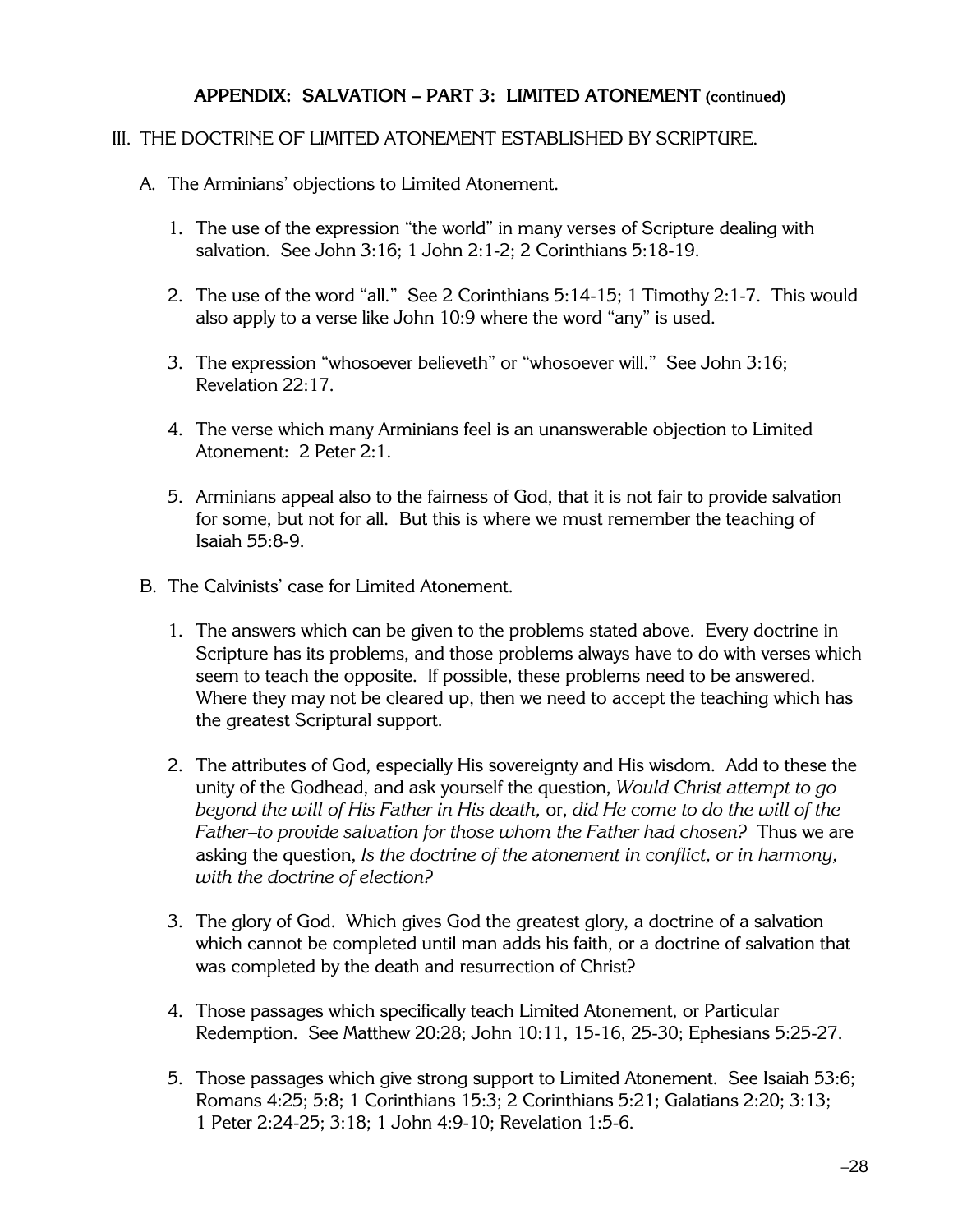#### **APPENDIX: SALVATION – PART 3: LIMITED ATONEMENT (continued)**

Worthy of special mention are those passages which speak of the believer's union with Christ in His death, burial, resurrection, and ascension. See Ephesians 2:4-6; Colossians 2:12-13; 3:1.

6. The problem of Double Jeopardy.

This represents the problem which the Arminian faces. He teaches that, if a sinner believes in Christ, then he is forgiven of his sins. This, of course, is true. But the Arminian also believes that if a sinner does not believe in Christ, it is as though Christ had not died for him. Therefore, the Arminian believes that Christ paid for every sinner's sins, but that the unrepentant sinner who does not believe in Christ must spend eternity in hell paying for his sins the second time. This means that the sins of that condemned sinner are paid for twice (Double Jeopardy): once by Christ, and again by the sinner. What does such teaching do to the righteousness of God? Would He not be unjust to demand a double payment for sin?

Some Arminians say that sinners are not condemned for their sins, but because of their failure to believe in Christ. In this way they try to answer the problem of Double Jeopardy. This, however, is not what the Scriptures teach. See Ephesians 5:5-6; John 8:24.

And so we come down to the question as to whether or not the Lord actually put away the sins of those for whom He died (Hebrews 9:26). Were we really reconciled to God by the death of His Son (Romans 5:10), or was reconciliation merely a possible reconciliation, provided for any who would take it? The statements of Scripture are far too strong to admit any other teaching than that the Lord accomplished and guaranteed the salvation of all for whom He died. He put away the sins of His people. They were reconciled to God.

There is much more sense to saying that Christ died for all, and that all will eventually be saved, than to say that He died for all, but that only some of those for whom He died will be saved. However, neither of those positions is according to Scripture.

#### Conclusion:

The truth is this: CHRIST'S PURPOSE IN DYING WAS TO SECURE THE SALVATION OF THOSE WHO WERE CHOSEN BY THE FATHER. ALL OF THE ELECT, WITHOUT EXCEPTION, WILL BE SAVED, KEPT, SANCTIFIED, AND ULTIMATELY GLORIFIED.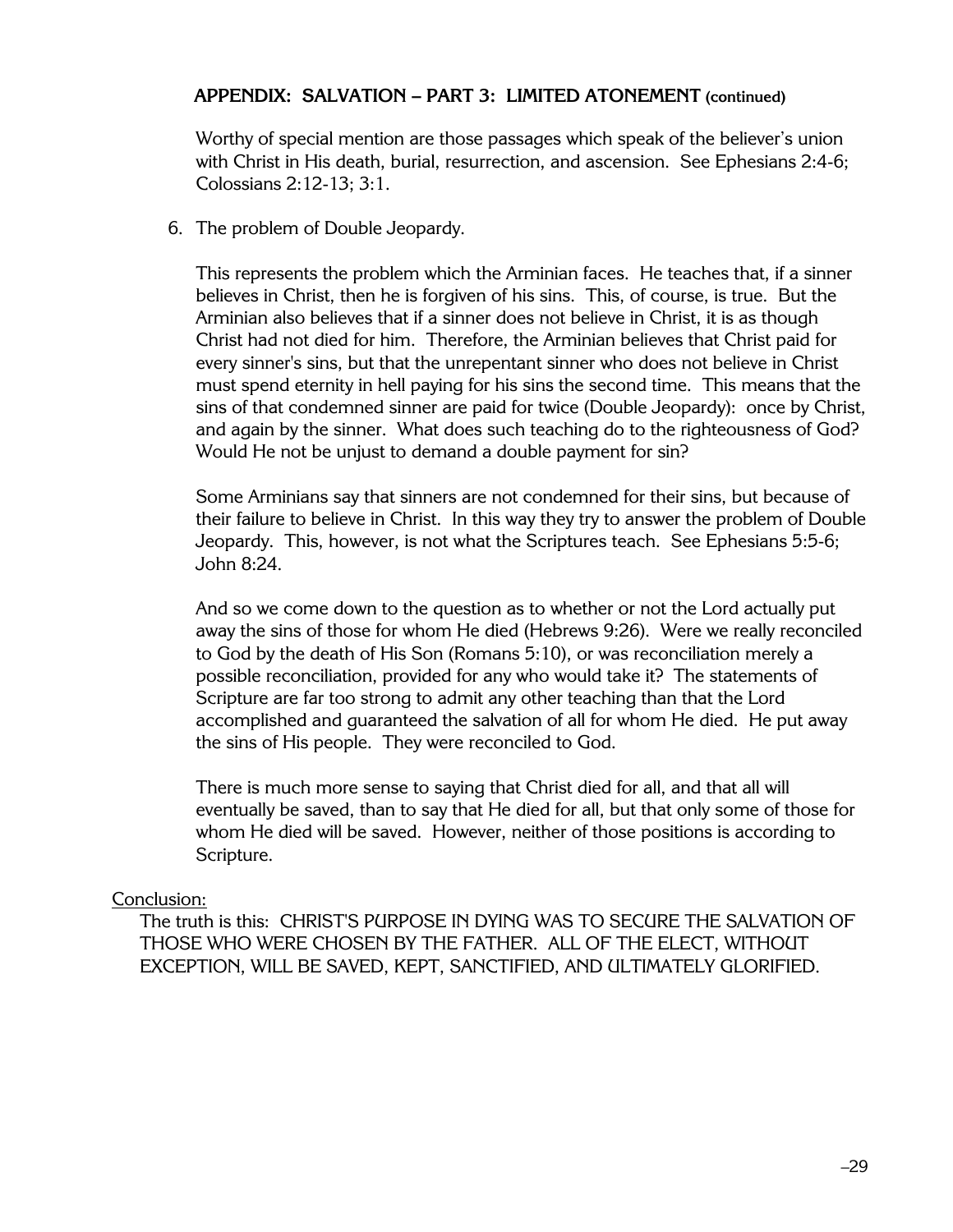#### **APPENDIX: SALVATION – PART 4: IRRESISTIBLE GRACE**

#### I. IRRESISTIBLE GRACE DEFINED.

In the divine plan of redemption, God the Father eternally chose those whom He intended to save, and He gave them to Christ. In the fullness of time, Christ came to secure the salvation of the chosen ones, the elect, and this He did by His death on the Cross. However, since the elect are totally depraved, unable, and unwilling to come to Christ, it is necessary that they be drawn to Christ. This also is the work of the Godhead, but particularly the work of the Holy Spirit. He it is Who convicts the elect of their sin and their need of Christ, and Who regenerates them. This is the new birth. Therefore, all three Persons of the Godhead are involved in the work of salvation. And even though particular passages may not always make the distinctions that are made above, yet enough is revealed in Scripture to show that the works of the Father, the Son, and the Holy Spirit can be so distinguished.

This work of the Holy Spirit is called "irresistible grace" because it is completely unmerited. No one deserves to be saved. From a human standpoint there is no reason why anybody should be saved.

It is called "irresistible" because it is effective. It means that God actually saves all of those whom He intends to save. It does not mean that any of the elect is saved against his will, but it does mean that God works in an irresistible way in the hearts of His elect to make them willing to be saved, and enabling them to believe. But it also indicates that God provides everything necessary for our salvation: the will to come, the power to come, the repentance that is necessary, and even the faith necessary to believe in Christ. Those words, "the will to come, the power to come," indicate that God actually gives life to the one He is saving even before that person believes. If He did not, the sinner would not come because he could not come. These points will be established by Scriptural evidence later in this lesson.

Sometimes the word efficacious is used instead of irresistible. Efficacious is defined in the dictionary as the power to produce an intended result. God possesses this power, and exercises it in the salvation of all of the elect. This is why we speak of sovereign grace.

This doctrine is also identified by the term, effectual call. In the preaching of the Gospel there is a general call for all to believe. We are issuing a general call when we say, "Whosoever will may come." But the effectual call, or effective call (which is the meaning of effectual) has to do with that work of the Spirit whereby the elect, upon hearing the Gospel, are constrained to come to Christ to be saved. The elect do not always come the first time they hear. They may hear the Gospel many times before they come to Christ. But eventually all of the elect do come to Christ and trust Him as Savior.

#### II. SCRIPTURAL PROOF OF THE DOCTRINE OF IRRESISTIBLE GRACE.

A. Isaiah 55:10-11.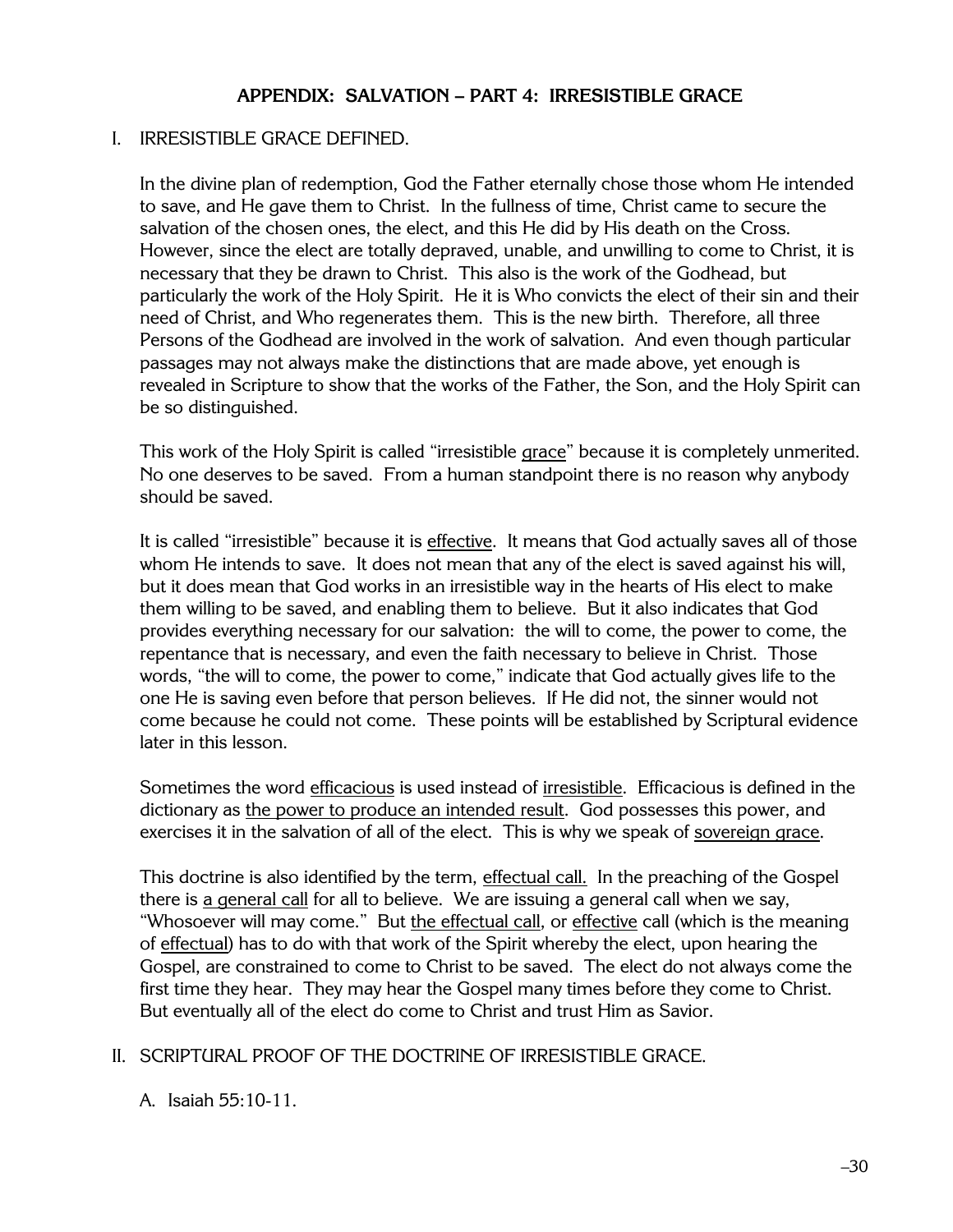#### **APPENDIX: SALVATION – PART 4: IRRESISTIBLE GRACE (continued)**

- B. John 6:37, 44, 63-65.
- C. John 10:16.
- D. Acts 16:14 (Lydia).
- E. Acts 18:27.

Note the word called in the following two passages:

- F. Romans 8:28-30.
- G. 2 Thessalonians 2:13-14.
- H. Acts 9:1-22 that which can be considered the greatest illustration of irresistible grace in the Bible: the salvation of the Apostle Paul!

See also in this connection, 1 Corinthians 15:8-10; Galatians 1:15-16; 2 Timothy 1:8-11.

I. An illustration of irresistible grace: the raising of Lazarus from the dead. See John 11.

What did the Lord tell Lazarus to do? What did Lazarus require before he could obey the Lord? Did Lazarus obey? In the light of man's depravity (as illustrated in the death and resurrection of Lazarus), it is necessary for God to do everything that is necessary for man's salvation. This means that even repentance and faith must be given by God.

- 1) On life before faith, see John 1:12-13; 3:3, 5.
- 2) On repentance, see 2 Timothy 2:24-26; Acts 5:31; 11:18.
- 3) On faith, see Romans 10:17; Ephesians 2:8-9; Philippians 1:29; Hebrews 12:2; 1 Peter 1:21.
- III. THE DOCTRINE OF IRRESISTIBLE GRACE REQUIRES THAT ALL PRAISE RIGHTFULLY BE GIVEN TO GOD FOR OUR SALVATION.

See Ephesians 1:3, 6, 12, 14; Romans 11:33-36; 2 Corinthians 8:9; Revelation 1:4-6.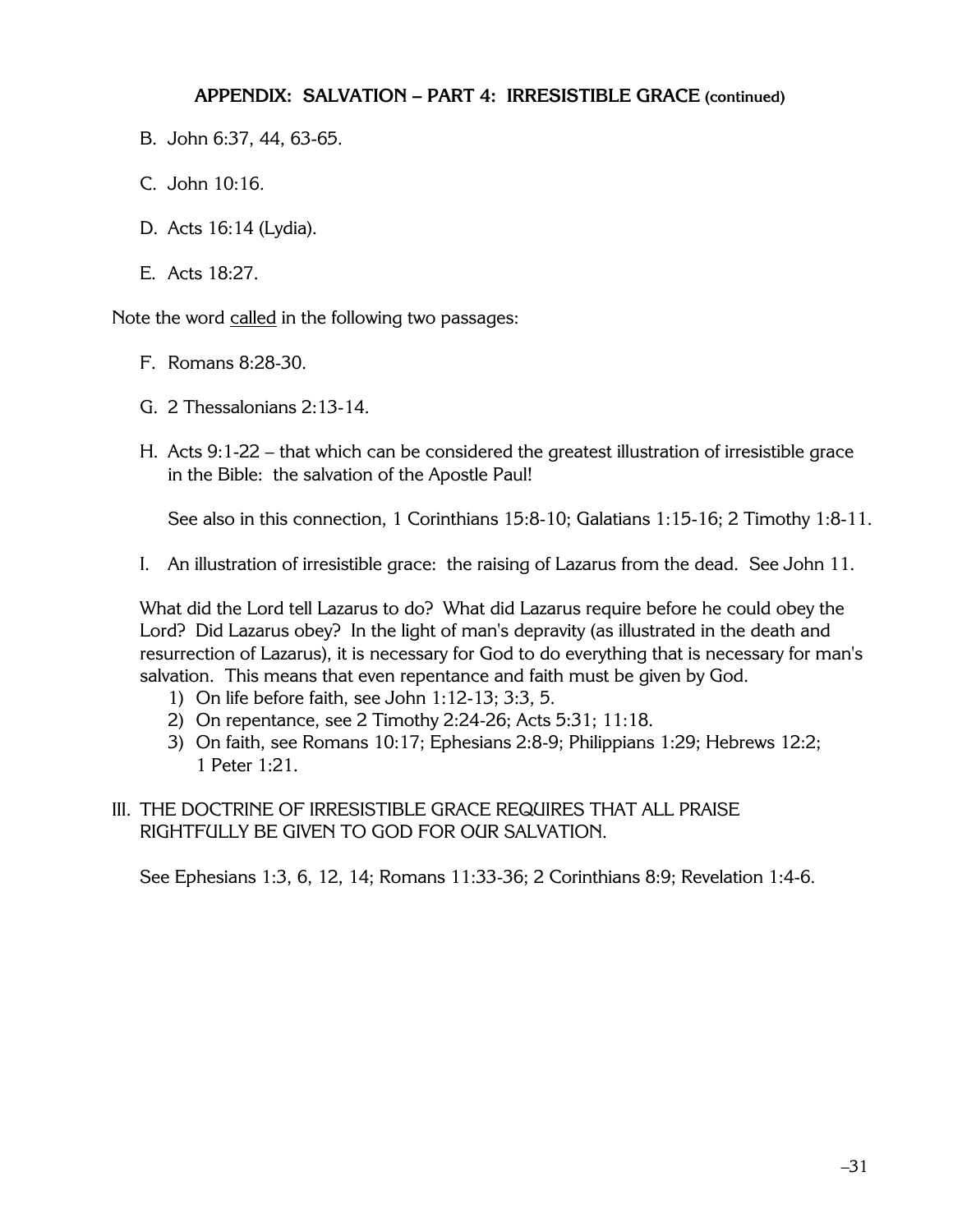#### **APPENDIX: SALVATION – PART 5: PERSEVERANCE OF THE SAINTS**

#### I. PERSEVERANCE OF THE SAINTS DEFINED.

This doctrine has to do with *the duration* of salvation, that is, that true salvation is eternal. But it also teaches us that, once a person has really been born again, he will *persevere* throughout his life as a child of God. He may displease God by sinning, but he will never fall away and become unregenerate again.

The doctrine which teaches that once a person is saved he will always be saved, is *the doctrine of eternal security.* See John 10:27-28. *The doctrine of the perseverance of the saints* is a Biblical part of that doctrine, but it goes beyond what is usually taught by those who hold to the doctrine of eternal security. It has to do with *the practical effects of being saved,* that no one can rightly claim to be saved unless those practical effects are to be seen in his life. See 1 John 2:19.

Therefore, we must understand that these doctrines have to do only with those who *in reality* are saved. They have to do with true saints, the elect. It assures nothing for those many people throughout history who have *merely professed* to believe, but who have not actually been saved. For a true believer, perseverance is the inevitable consequence of his having been saved.

#### II. SCRIPTURAL PROOF OF THE DOCTRINE OF THE PERSEVERANCE OF THE SAINTS.

- A. See again John 10:27-28. Note the words, "and they follow me."
- B. Colossians 1:21-23.
- C. Hebrews 3:6, 14.
- D. The epistle of 1 John, with its evidences of salvation, indicates what one may expect to see by way of continuing proof of salvation in the life of one who is a true child of God. Among these evidences are the following:
	- 1. Walking in the light (1 John 1:6-7). Note that John contrasts walking with merely talking.
	- 2. Obedience to the Word of God (1 John 2:4-5).
	- 3. Not loving the world of evil (1 John 2:15).
	- 4. Belief in the doctrine of Christ (1 John 2:22-23).
	- 5. Love for other believers (1 John 3:14; 4:7-8).